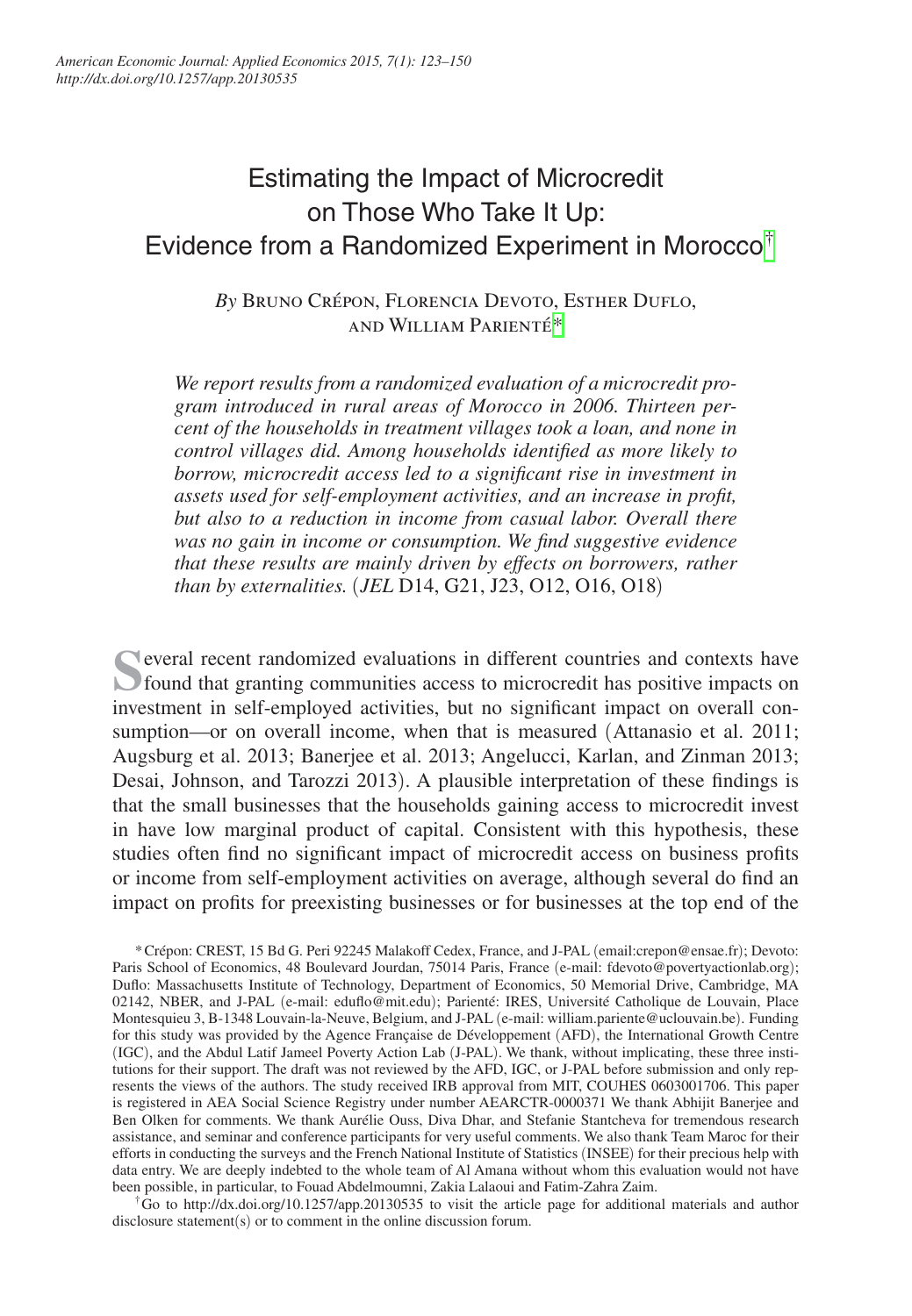distribution of profits (Angelucci, Karlan, and Zinman 2013; Banerjee et al. 2013). Since the marginal business funded by a microfinance loan is often more likely to be female-operated, this interpretation (that the impact of microcredit on overall profits is low because it mainly funds unprofitable businesses) is also consistent with the cash-drop literature that finds that while the marginal productivity of capital appears to be large for male-run small businesses, it is much lower for those run by women (de Mel, McKenzie, and Woodruff 2008).

One remaining question about this interpretation, however, is that while the impact on average self-employment profit is statistically insignificant in all existing studies, the point estimates are generally positive. Moreover, in most studies, the differential take-up of microcredit between treatment and control groups is generally low, either because interest in microcredit in treatment areas is low or because there is also some take-up in the control group (due either to leakage or entry of competitors into the control area). This implies that the insignificantly positive point estimates would translate into large (though still insignificant, obviously) instrumental estimates of the impact of microcredit (as opposed to microcredit access) on the average business profit. Could it be that the effect on those who take up microcredit is actually large, although perhaps imprecisely estimated?

The studies where microcredit access is randomized at the area level, however, generally focus on reporting reduced-form estimates and do not use area-level access as an instrument for microcredit. There are good reasons to believe that microcredit availability impacts not only on clients, but also on nonclients through a variety of channels: equilibrium effects via changes in wages or in competition, impacts on behavior of the mere possibility to borrow in the future, etc. Thus, the exclusion restriction—that the instrument only affects the outcome through its impact on microcredit borrowing—is likely to be violated, and studies that randomize at the area level (rightly) avoid using area-level microcredit access as an instrument. On the other hand, in order to maximize power in the face of low demand, most of these studies use as the study sample a convenience sample, which surveys people who are eligible and likely to borrow based on observables (for example, demographic characteristics or prior expression of interest). The results are thus reduced-form estimates on a specific population. Furthermore, (with the exception of Desai, Johnson, and Tarozzi 2013) identification comes from *increased* microcredit access in treatment areas (rather than no access versus some access), and we are thus not capturing the effect driven by those who want microcredit the most (who may borrow both in control and treatment areas).

In this paper, we present results from a randomized evaluation of microcredit in rural areas of Morocco. The study has three features that make it a good complement to existing papers. First, it takes place in an area where there is absolutely no other microcredit penetration, before or after the introduction of the product, and for the duration of the study. We are thus capturing the impact on the most interested households in villages (although those are still marginal villages for our partner, since they were chosen to be at the periphery of their planned zones of operation). Second, we designed and implemented a sampling strategy that would give us sufficient power to estimate the impact on borrowers, and also to capture impacts representative at the village level. Finally, we propose a strategy to test for externalities on nonborrowers, and to estimate direct effect on borrowers.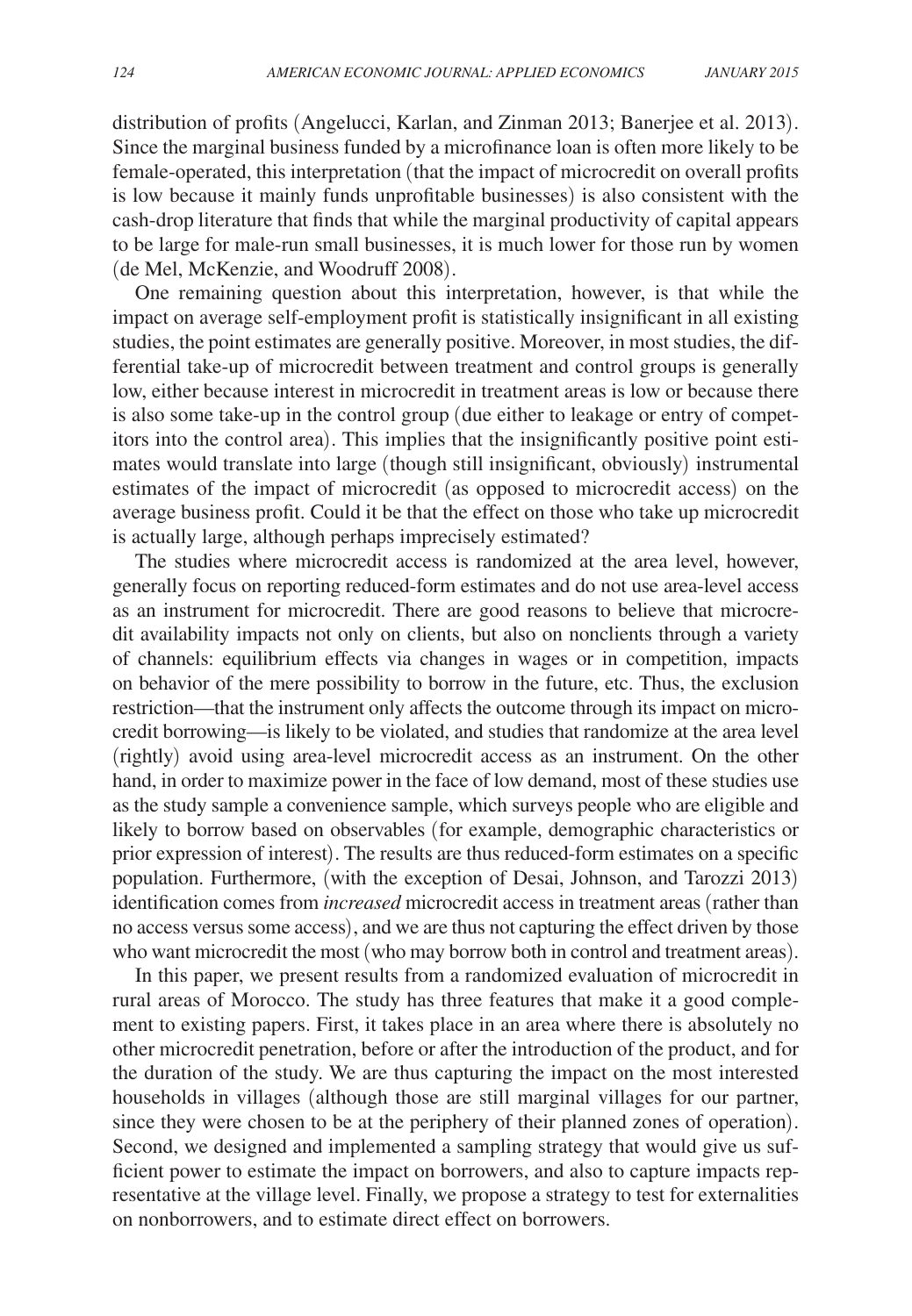Existing strategies to estimate spillovers, which use two-step randomization (e.g. Crépon et al. 2013) are not feasible for this question, first because excluding a subset of potential clients once an office is open would be difficult, and second because part of the potential impact of microcredit on nonparticipants would only affect those eligible to be clients. We thus propose a simple strategy, based on the different probabilities to borrow found by the households that were surveyed, and build this strategy explicitly into the sample design.

The evaluation was implemented in 162 villages, divided into 81 pairs of similar villages. The pairs were chosen at the periphery of the zone where Al Amana, our partner microfinance institution (MFI), was planning to start their operations. We randomly selected one village in each pair, and Al Amana started working in that village only. In a pilot phase, we collected extensive data on a sample of 1,300 households in 7 pairs of villages (7 treatment, 7 control), before introduction of microcredit. Several months after the program was introduced in the pilot villages, we estimated a model of credit demand in those villages and selected a small number of variables that were correlated with higher take-up. For all the remaining villages, before Al Amana started their operation, we conducted a short survey (which included the variables correlated to higher take-up) on 100 randomly selected households. We then calculated for each household a propensity score to borrow based on our model. We interviewed at baseline and endline (two years after rollout) all the households in the top quartile of the score (in treatment and control group), plus five households randomly selected from the rest of the village. In addition, at endline, we added a third group that had an even higher propensity to borrow, by reestimating the take-up equation in the whole sample, and using the initial census (available for all households) to construct a new score. In total, our sample includes 4,465 households at baseline, 92 percent of which were successfully interviewed at endline (an unusually low attrition rate), and 1,433 new households that were added at endline.

Our sample thus has three categories of households classified ex ante in terms of their probability to borrow. We take advantage of the heterogeneity in the propensity to borrow in our sample to test the existence of potential externalities from borrowers to nonborrowers. We evaluate the effect of the treatment on households who have a high propensity to borrow and those who have a low probability to borrow. Finding no effect on low-propensity households would indicate the absence of externalities or other effects of microcredit availability on nonborrowers. Since low-propensity households come from both villages with low microcredit take-up (where almost everyone has a low propensity to borrow) and villages with higher take-up, our estimates on this specific population are likely to capture spillovers from borrowers and anticipation effect (impact from the mere fact that microcredit is available). For most outcomes we fail to reject that microcredit has no effect on the low-propensity sample. Motivated by this evidence, we use a treatment as an instrument for borrowing, the last step of our analysis.

For consistency with the other papers on microcredit, we first report a complete set of reduced-form estimates on the households in the top quartile of ex ante propensity to borrow, as well as on households that were added at endline. Even in this sample, we find fairly low take-up of microcredit (17 percent in treatment and 0 in control). Households in treatment villages invest significantly more in self-employment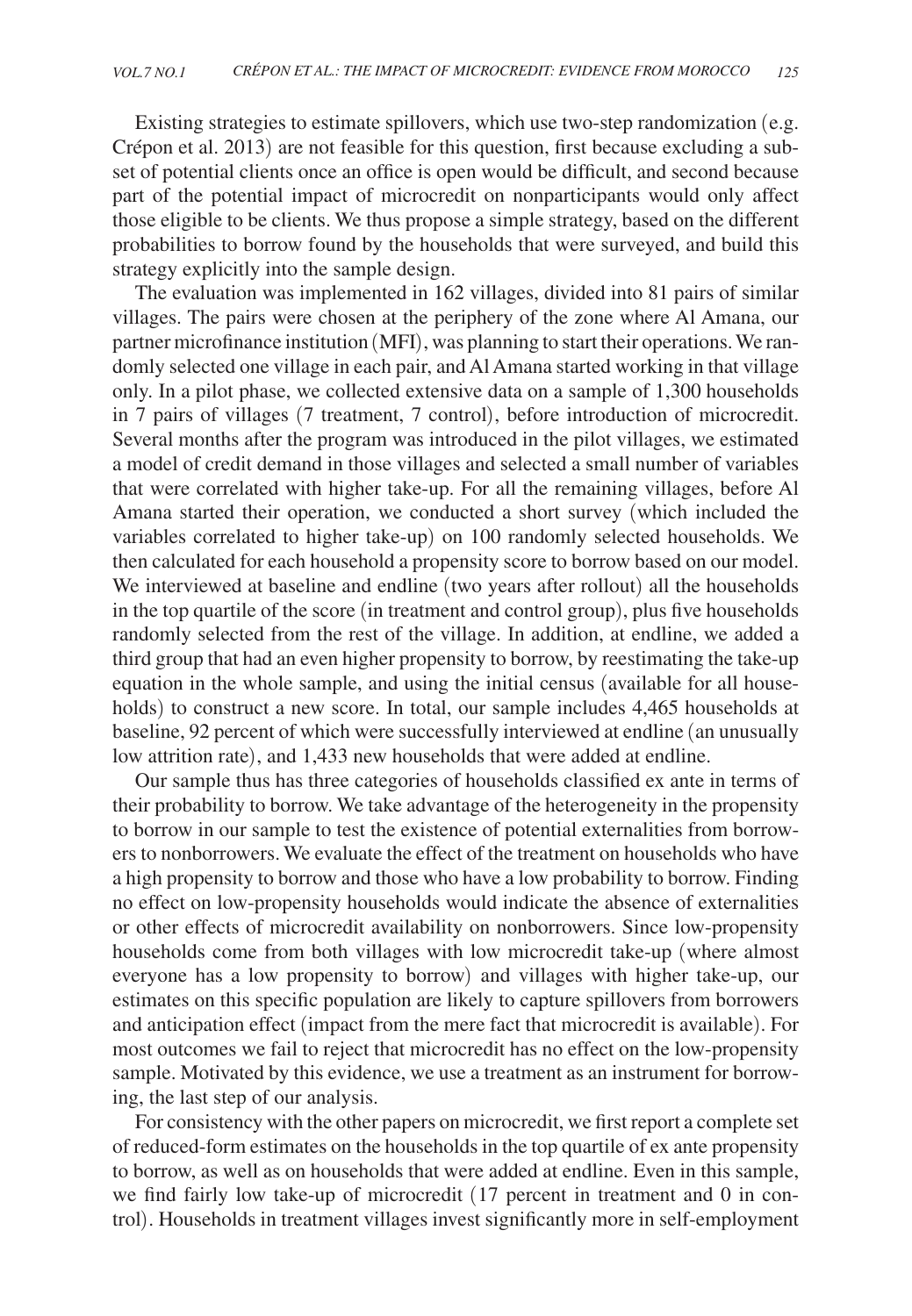activities, particularly agriculture and animal husbandry, which are dominant ones (74 percent of the sample engages in either of these activities). We find a significant increase in total self-employment profit, on average, but the effect appears to be very heterogeneous. In particular, the effect on profits is significantly positive at the higher quantiles of profitability (as in other studies) but significantly negative at the lower quantiles. The moderate increase in self-employment income is offset by a decrease in employment income, which comes from a drop in labor supplied outside the farm or household business. Overall, income increases (insignificantly) and consumption declines slightly (again, this is insignificant). Finally, similarly to other studies, we find a significant decline in nonessential expenditures (expenditures on festivals), but no change in any of the other "social outcomes" often meant to be affected by microcredit.

We then present, for our key variables, estimates of the impact of making microcredit available in a village on the population as a whole. We do this by using our entire endline sample and applying the sampling probability in order to appropriately weight the observations. The bottom line is similar. Not surprisingly, take-up of microcredit is even smaller in this sample: 13 percent. Yet, the relatively small difference between the average household and one determined to be "high probability" underscores how difficult it is to predict who will take up microcredit. Correspondingly, the impact on most variables of interest is also smaller. However, even at the population level, we find that microcredit access significantly increases sales and expenditures in the business (however there is now a negative and insignificant effect on profits). We also find significant declines in labor supplied outside the home and salary income, and an insignificant decrease in consumption.

As we mentioned, our test of externality fails to reject the hypothesis of no externality, on every variable considered individually except for two (labor supply outside the home and income). Of course, a caveat could be the lack of statistical power. We nevertheless move on to present an instrumental variable estimate of the impact of microcredit, using a dummy for being in a treatment village as an instrument for take-up. This essentially scales up our previous estimates, and gives us a sense of what the relatively modest reduced-form impact at the village level (or for likely borrowers) implies for those who actually borrow. On average, the point estimate suggests roughly a 50 percent increase in asset holding, a doubling of sales, and a more than doubling of profits. Labor outside the home declines by about 50 percent both in terms of earnings and hours supplied.

Back-of-the-envelope calculations suggest that our profit estimates imply an average return to microcredit capital in terms of business profit of around 140 percent, not taking into account interest payments. Given this appealing figure, why aren't more people taking out loans? One possible reason is that, according to our estimates, the impacts of credit on profits are very heterogeneous. We present counterfactual distributions for profits among compliers based on Imbens and Rubin (1997): 25 percent of the compliers in the treatment groups have negative profits, while almost no one in the control group does. Given this risk level, it is plausible that individuals do not fully know what kind of returns to expect and are therefore hesitant to borrow. Another possibility is that profits do not capture welfare improvement. We observe no change in total income and consumption and a drop in hours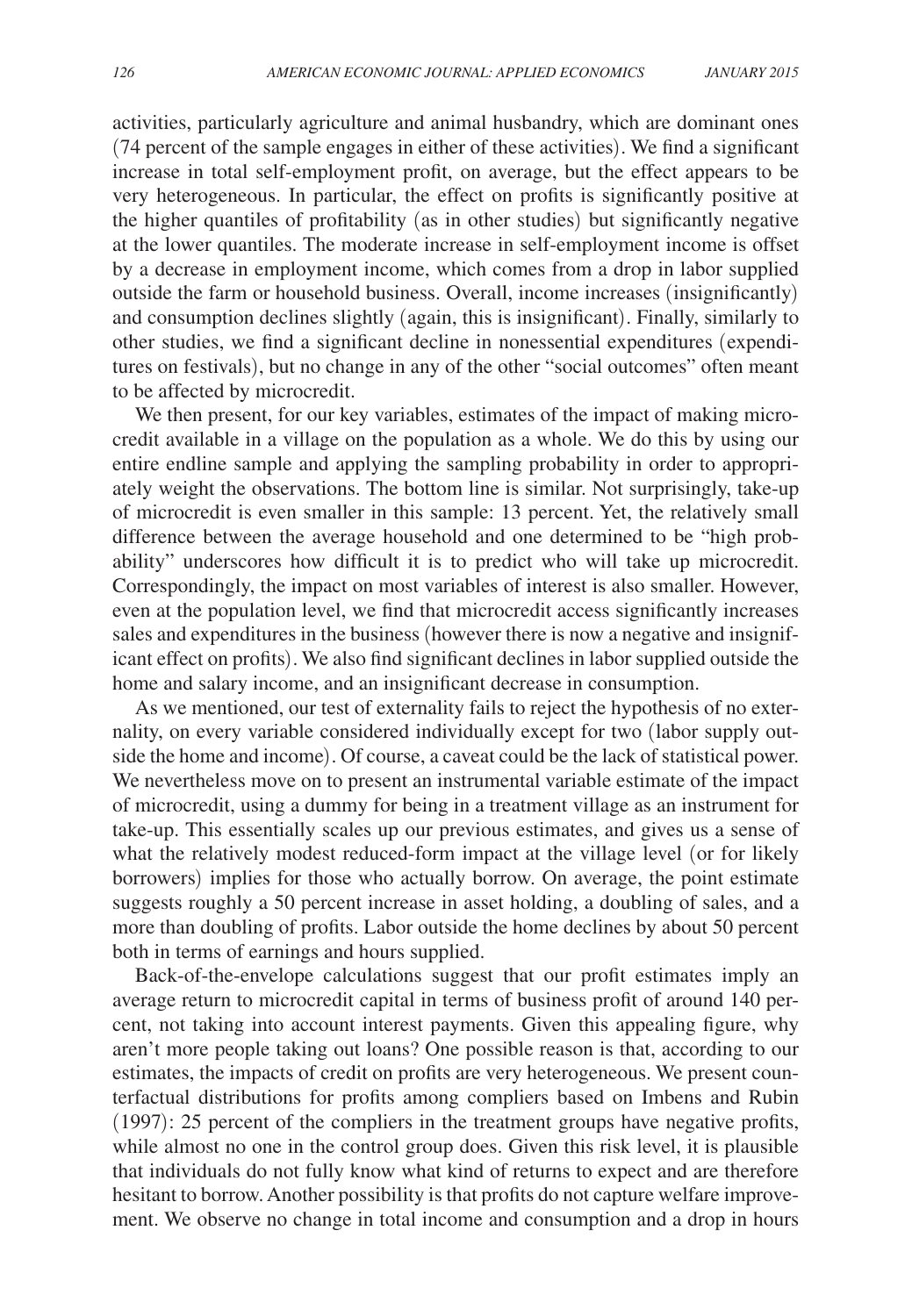worked outside the home. We do not observe a significant increase in labor supply in the household business, but the confidence interval does not rule out a relatively large increase, and it is plausible that labor in the business was not adequately measured, or that the hours spent taking care of a larger business are more stressful for the households. (Otherwise, it would suggest that the entire increase in total income due to microcredit is spent on leisure, which seems somewhat implausible given that households do not work very many hours to start with.)

Overall, our study confirms the key finding from other research: even in an environment with very little access to credit, the aggregate impact of microcredit on the population at large is fairly limited, at least in the short term. This holds true even for those who are most predisposed to borrow. We can reject that household consumption increased by more than 10 percent monthly among those who take up a loan. But our study reveals that, at least in this context, these lackluster impacts appear to result from the combination of several offsetting factors. First, the take-up is low, even in these rural areas of Morocco where there is essentially no formal credit alternative. Second, among those who take up, there are proportionally large average impacts on self-employment investments, sales, and profits although there also appears to be great heterogeneity in these effects. Third, in the Moroccan context, those gains are offset by correspondingly large declines in employment income, stemming from substantial decline in labor supplied outside the household. Thus, some households choose to take advantage of microcredit to change, in pretty significant ways, the way their lives are organized. But even these borrowers do not appear to choose microcredit as a means to increase their standard of living, at least in the relatively short run.

# **I. Context and Evaluation**

# A. *Al Amana's Rural Credit Program*

With about 307,000 active clients and a portfolio of 1,944 million Moroccan dirhams or MAD (US\$235 million) as of December 2012, Al Amana is the largest microfinance institution in Morocco. Since the start of its activities in 2000, Al Amana expanded from urban areas, into peri-urban and then to rural areas. Between 2006 and 2007, Al Amana opened around 60 new branches in nondensely populated areas. Each branch has a well-defined catchment area served by credit agents permanently assigned to the branch.<sup>1</sup>

The main product Al Amana offers in rural areas is a group liability loan. Groups are formed by three to four members who agree to mutually guarantee the reimbursement of their loans. Loan amounts range from 1,000 to 15,000 MAD (US\$124 to US\$1,855) per member. It can take 3 to 18 months to reimburse loans, through payments made weekly, twice a month, or monthly. For animal husbandry activities, a two-month grace period is granted. Interest rates on rural loans ranged between 12.5 percent and 14.5 percent at the time of the study (i.e. between 2006 and 2009).

<span id="page-4-0"></span><sup>&</sup>lt;sup>1</sup>A map is established and approved by Al Amana headquarters before the branch is opened, specifying the exact area, and therefore villages, that are eligible to be served by the branch. An intervention area can consist of one to six rural communities, and several villages belong to a community.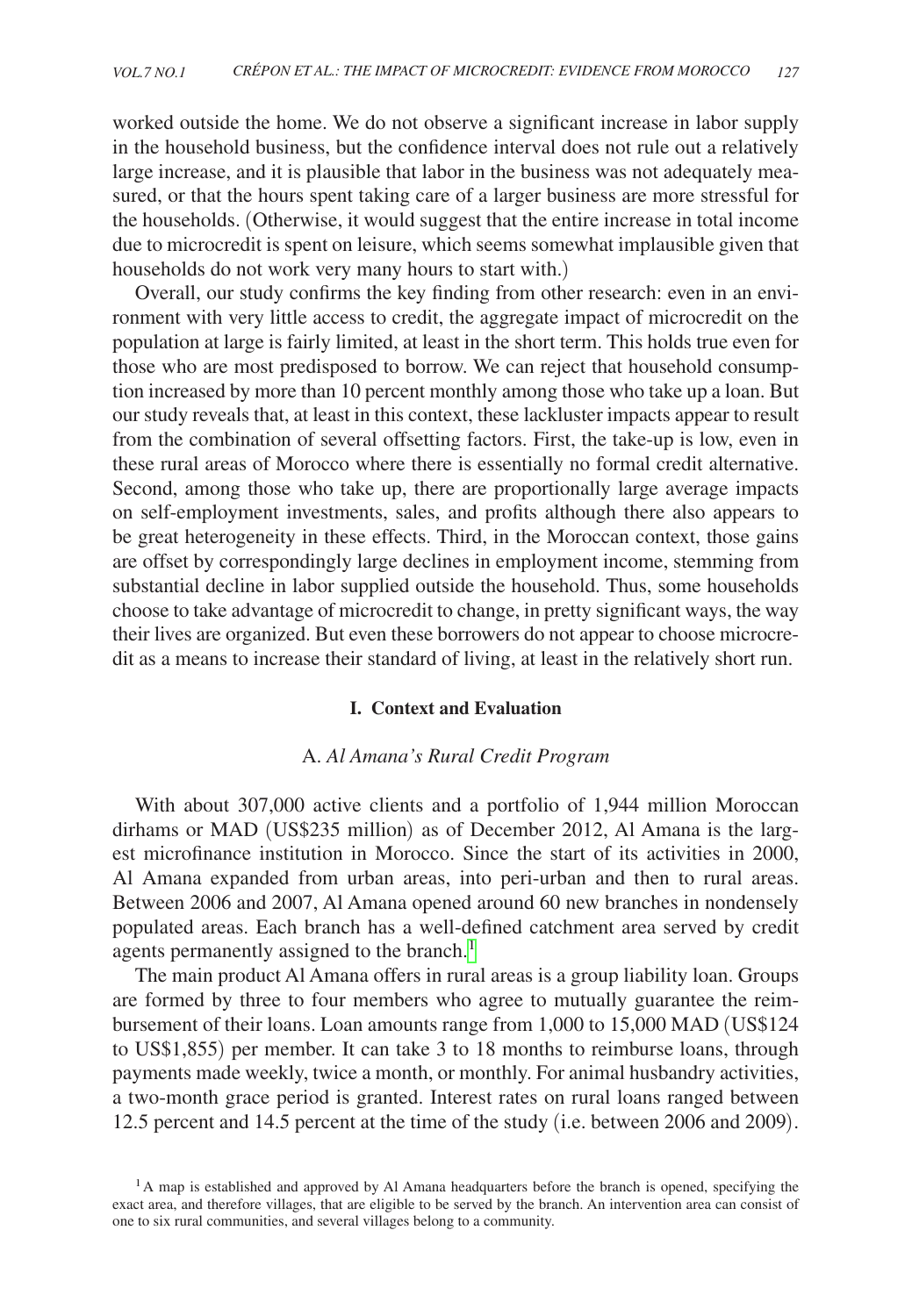To be eligible for a group liability loan, the applicant must be between 18 and 70 years old, hold a national ID card, have a residency certificate, and have been running an economic activity other than nonlivestock agriculture for at least 12 months. Unlike most MFIs worldwide, Al Amana does not restrict its loans to women exclusively, but it does generally require that credit agents have at least 35 percent of women among their clients. However, this requirement was first removed among the branches participating in the study and then among all branches.

From March 2008, individual loans for housing and nonagricultural businesses were also introduced in rural areas. These loans were larger (up to 48,000 MAD, or about US\$6,000), had an additional set of requirements, and were targeted at clients that could provide some sort of collateral. During our period of focus, households almost only took out group liability loans, so this study is primarily an evaluation of that product.

# B. *Experimental Design and Data Collection*

The design of our study tracked the expansion of Al Amana into nondensely populated areas between 2006 and 2007. Before each branch was opened, data was collected from at least six villages located on the periphery of the intervention areas villages that could either have been included or excluded in the branch's catchment area. Villages that were close to a rural population center or along a route to other areas served by the branch were excluded, as this would have disrupted Al Amana's development. A very small number of villages where other MFIs were present (around 2 percent) were also excluded. Selected villages were then matched in pairs based on observable characteristics (number of households, accessibility to the center of the community, existing infrastructure, type of activities carried out by the households, type of agriculture activities). On average, two pairs per branch were kept for the evaluation. In each pair, one village was randomly assigned to treatment, and the other to control. In total, 81 pairs belonging to 47 branches were included in the evaluation.

Between 2006 and 2007, Al Amana opened new branches in six phases. These branches were opened throughout rural Morocco.<sup>2</sup> For the purposes of our evaluation, we divided this expansion into four periods, and conducted the baseline survey in four waves of field operations between April 2006 and December 2007. Our sampling strategy followed a novel approach to maximize the evaluation's power to detect both direct and population-level effects of microfinance access. Specifically, we selected two samples of households: one containing those with the highest probability to become clients of the microfinance institution and one containing a random selection of households from the rest of the population. Using the first sample increases the probability to detect an effect on those who are the most likely to become clients, if there is one. Using both samples together, with appropriate weights, allows us to measure the effect on the whole population of offering access to microfinance services.

<span id="page-5-0"></span> $2$ Our sample is spread throughout rural areas of the entire country. Opened branches, 47 in total, are located in 27 provinces belonging to 11 regions (out of a total of 16 regions in the country) and cover all main dialects spoken in the country. Figure B1 in the online Appendix shows the spatial distribution of Al Amana branches participating of the study.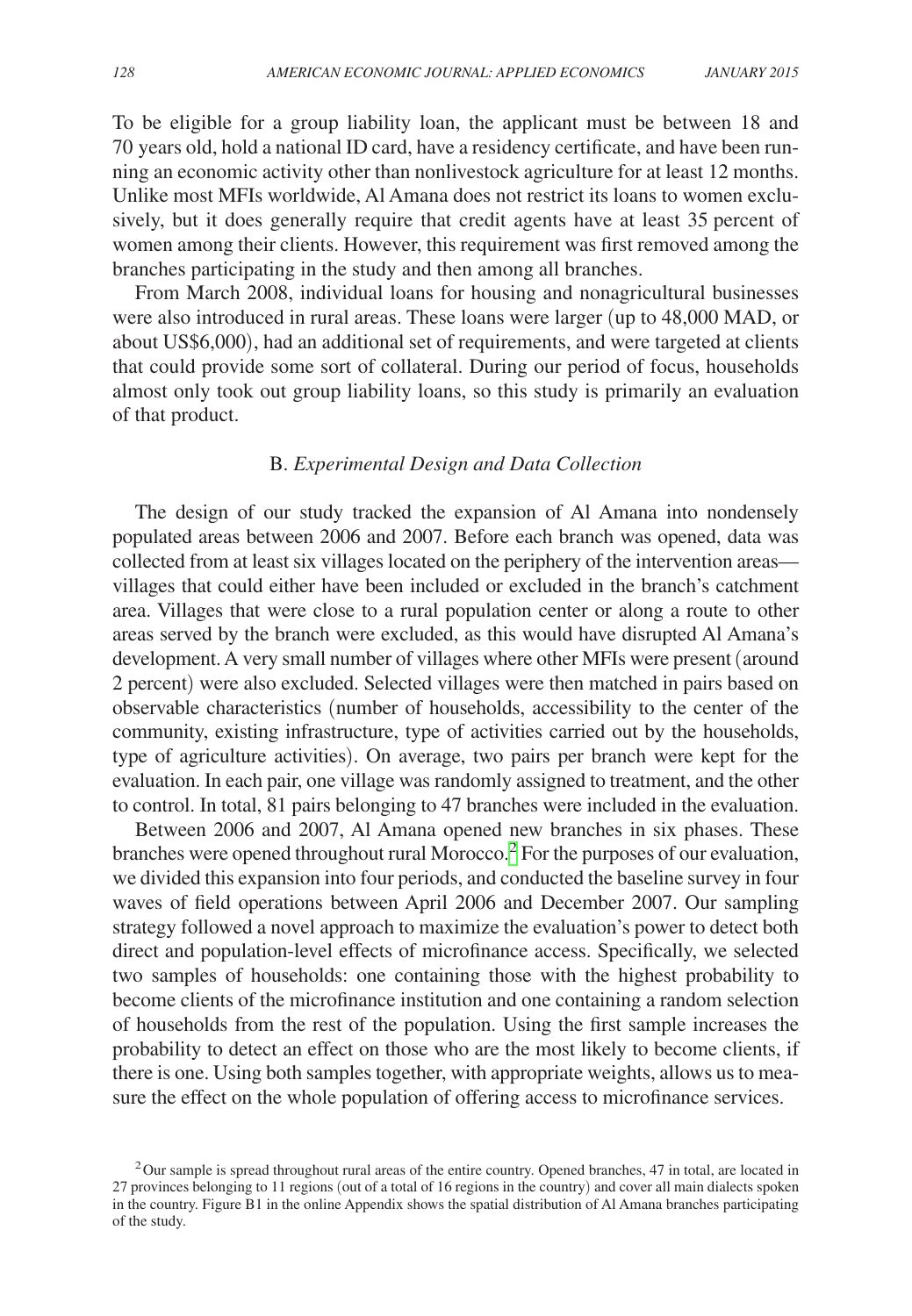To this end, in each of the 14 villages of the first wave, we sampled 100 households to whom we administered a full baseline survey. In villages of fewer than 100 households, we surveyed them all. This wave took place in April–May 2006, six months before the scheduled launch of the second wave. We used data from this survey and administrative data on credit take-up in treatment villages over the first six months (reported weekly by credit agents) to estimate a model to predict the likeliness to borrow for each household. We present the result of this model in Appendix [Table A1.](#page-26-0) 

Based on this model, we designed a short survey instrument including the key vari-ables predicting a higher likelihood to borrow.<sup>[3](#page-6-0)</sup> For each of the subsequent waves, we started by administering this short survey to a random sample of 100 households in each village (or all the households if the village had fewer than 120). We entered survey data on computers on site, and an Excel macro selected the top quartile of households predicted to be the most likely to borrow on the basis of the model, as well as five additional households from the rest of the population. We administered the full baseline survey to this sample.

The baseline survey included questions on assets, investment, and production in agriculture, animal husbandry, nonagricultural self-employment activities, labor supply of all household members (hours and sectors), as well as a detailed consumption survey. Since microcredit aims to have broad impacts on behavior and well being, we also included questions on education, health, and women's decision making power in the households.

After the baseline survey was completed in each wave, one treatment and one control village were randomly assigned within each pair. In treatment villages, credit agents started to promote microcredit and to provide loans immediately after the baseline survey.<sup>4</sup> They visited villages once a week and performed various promotional activities: door-to-door campaigns, meetings with current and potential clients, contact with village associations, cooperatives, and women's centers, etc.

Two years after the start of each wave of the Al Amana intervention, we conducted an endline household survey, based on the same instrument, in the same 81 pairs of villages (May 2008–January 2010), and 4,465 households interviewed at baseline were sampled for endline.<sup>[5](#page-6-2)</sup> Of them, 92 percent  $(4,118)$  households) were found and interviewed again. To maximize power, an additional 1,433 households (also predicted to have a high probability to borrow based on the credit model and the data from the short-form survey) were sampled at endline. To select these additional

<span id="page-6-0"></span><sup>&</sup>lt;sup>3</sup>The variables collected in this short survey were the following: household size, number of members older than 18, number of self-employment activities, number of members with trading or services or handicraft as main activity, gets a pension, distance to souk (in km), does trading as self-employment activity, has a fiber mat, has a radio, owns land, rents land, does crop-sharing, number of olive and argan trees, bought agriculture productive assets over the past 12 months, uses sickle, uses rake (in agriculture), number of cows bought over the past 12 months, phone expenses over the past month (in MAD), clothes expenses over the past month (in MAD), had an outstanding formal loan over the past 12 months, would be ready to form a four-person group and guarantee a loan mutually, amount that would be able to reimburse monthly (in MAD), would take out a loan of 3,000 MAD to be repaid in nine monthly installments of 400 MAD.

<span id="page-6-1"></span> $4By$  the time of the baseline survey, branches were fully operational and were conducting business in the center of their catchment areas (within a 5 km radius of the branch location). Once the baseline survey was completed, credit agents started to cover the whole branch catchment area, with the only exception of control villages.

<span id="page-6-2"></span> $<sup>5</sup>$  In wave 1 villages, we kept for the analysis 25 percent of households with a high probability to borrow, plus</sup> five households chosen randomly.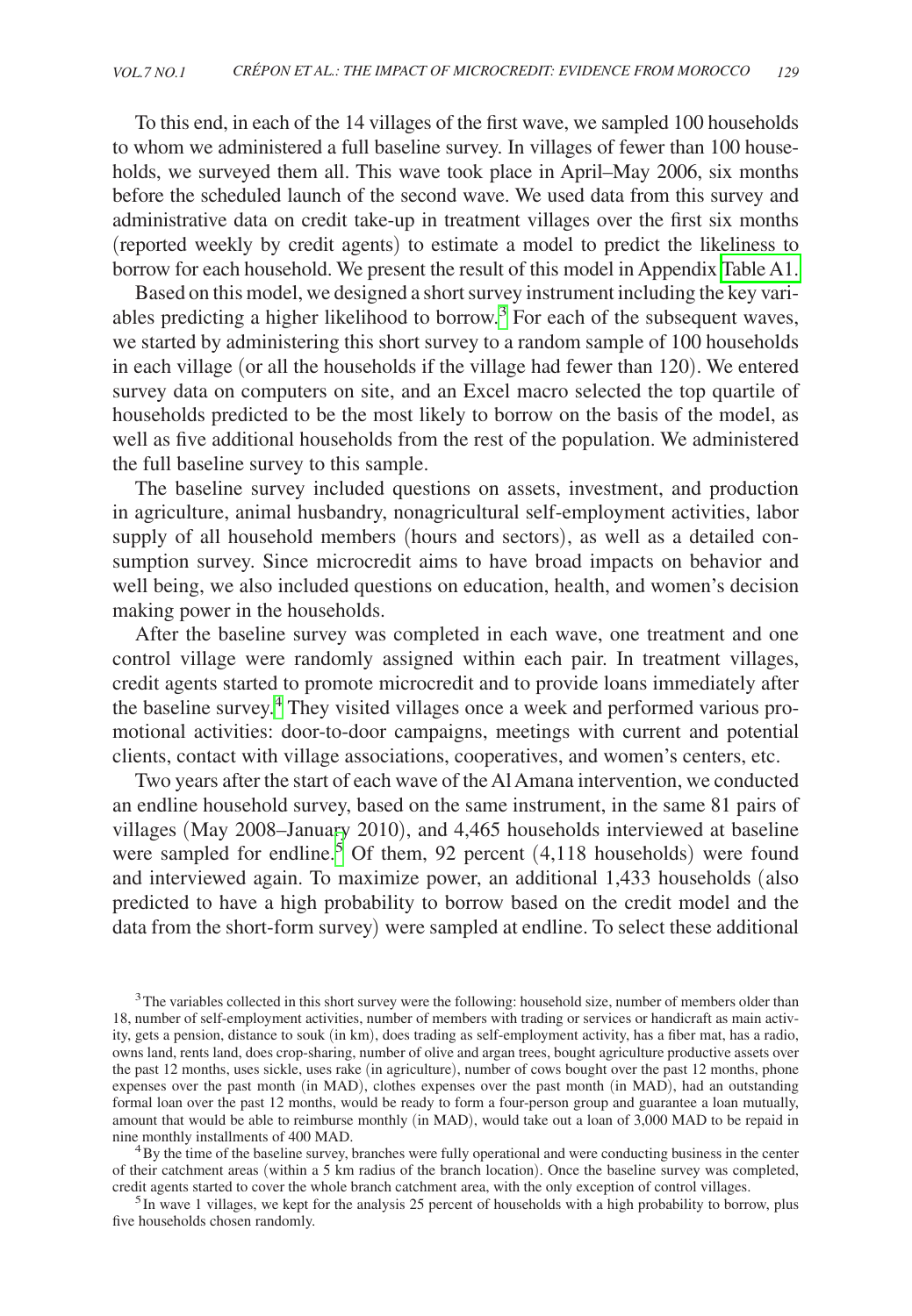households, we reestimated the model to predict the likelihood to borrow for each household using administrative data on who borrowed by the time of the endline survey (i.e. over the two years of the evaluation time frame), matched with data collected with the short-form survey before the rollout of microcredit (and, hence, not affected by the rollout), updated the dependent variables including clients over the two-year period, and reestimated the coefficients of the model. This allowed us to much better identify likely borrowers.<sup>[6](#page-7-0)</sup> Thus, the endline household survey was conducted, in total, with 5,551 households.<sup>[7](#page-7-1)</sup>

# C. *Potential Threat to Experiment Integrity*

The experimental design was generally well respected, and we observe essentially no entry of Al Amana (or any other MFI, as it turns out) in the control group.[8](#page-7-2) Villagers did not travel to other branches to get loans either.

Attrition was not a major concern in the experiment since 92 percent of the households in the baseline were found at endline. (Attrition is slightly higher in the treatment group at 8.6 percent, compared to 6.8 percent in control; see [Table 1,](#page-8-0) panel B.) Tables B3 and B4 in the online Appendix compare attrition in the treatment and the control groups, and examine the characteristics of the attritors compared to nonattritors. Table B3 focuses on attrition of the baseline sample, while Table B4 uses the short-form survey to examine attrition in the full endline sample (including households that were not included at baseline). Attritors belong to smaller households with younger household heads, and are less likely to have a self-employment activity. We then look at whether attritors' characteristics differ between the treatment and control groups (panel C of Tables B3 and B4). We find only two characteristics that differs for attritors in treatment villages (they are relatively more likely to run a self-employment activity and less likely to borrow from other formal institutions).

Next, we examine balance between treatment and control. Table 1 provides means in the control group and the treatment-control difference for the variables collected in the baseline survey of 4,465 households. In Table B1 and B2, we reproduce the same analysis for the whole sample of 5,898 households and for the 4,934 households with high probability to borrow.

Unfortunately, there are some differences between the treatment and control groups, more than would be expected by pure chance (although we know that the

<span id="page-7-2"></span><sup>8</sup>A few of the originally selected pairs of treatment and control villages were removed from the sample early on—before data collection—because it turned out that the treatment and control villages were served by another Al Amana branch. A few more were removed because Al Amana decided not to operate in their area at all. Implementation was done effectively and according to plan in the rest of the sample.

<span id="page-7-0"></span><sup>&</sup>lt;sup>6</sup>Note that the sample is still selected using a linear combination of variables collected at baseline (the same in treatment and control villages) and is therefore not endogenous to the treatment.

<span id="page-7-1"></span><sup>&</sup>lt;sup>7</sup>Out of the 5,551, to remove obvious outliers without risking cherry-picking, we trimmed 0.5 percent of observations using the following mechanical rule: for each of the main continuous variables of our analysis (total loan amount, Al Amana loan amount, other MFI loan amount, other formal loan amount, utility company loan amount, informal loan amounts, total assets, productive assets of each of the three self-employment activities, total production, production of each of the three self-employment activities, total expenses, expenses of each of the three self-employment activities, income from employment activities, and monthly household consumption), we computed the ratio of the value of the variable and the ninetieth percentile of the variable distribution. We then computed the maximum ratio over all the variables for each household and we trimmed 0.5 percent of households with the highest ratios. Analysis is thus conducted over 5,424 observations instead of the original 5,551, and no further trimming is done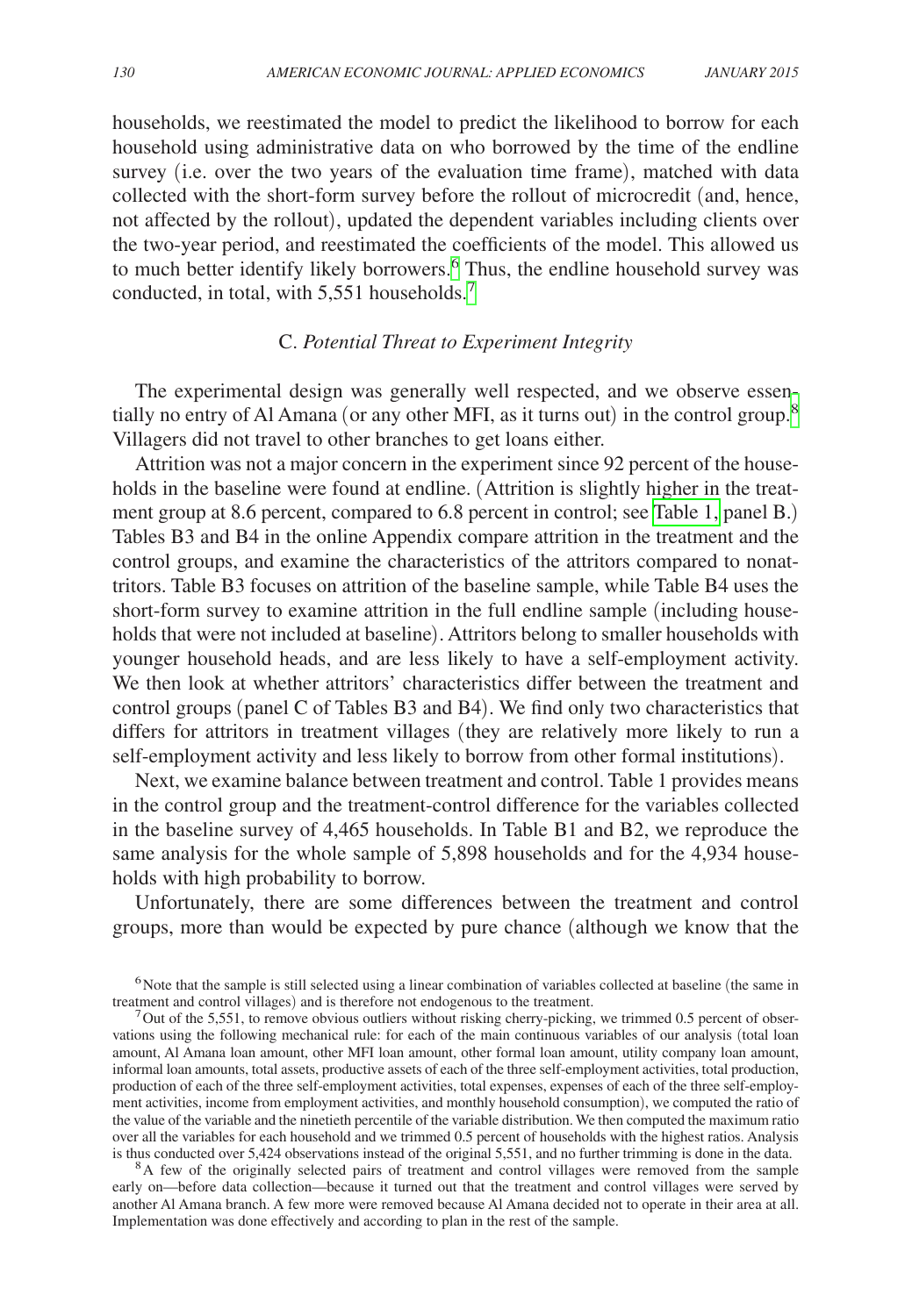<span id="page-8-0"></span>

|                                            |       |       | Control group |           |                | Treatment - Control |  |  |
|--------------------------------------------|-------|-------|---------------|-----------|----------------|---------------------|--|--|
|                                            | Obs.  | Obs.  | Mean          | <b>SD</b> | Coeff.         | <i>p</i> -value     |  |  |
| Panel A. Baseline household sample         |       |       |               |           |                |                     |  |  |
| Household composition:                     |       |       |               |           |                |                     |  |  |
| Number members                             | 4,465 | 2,266 | 5.14          | 2.70      | 0.04           | 0.583               |  |  |
| Number adults $(>=16$ years old)           | 4,465 | 2,266 | 3.45          | 1.99      | 0.03           | 0.564               |  |  |
| Number children (<16 years old)            | 4,465 | 2,266 | 1.68          | 1.65      | 0.01           | 0.859               |  |  |
| Male head                                  | 4,465 | 2,266 | 0.935         | 0.246     | 0.001          | 0.813               |  |  |
| Head age                                   | 4,465 | 2,266 | 48            | 16        | $1**$          | 0.012               |  |  |
| Head with no education                     | 4,465 | 2,266 | 0.615         | 0.487     | $-0.013$       | 0.353               |  |  |
| Access to credit:                          |       |       |               |           |                |                     |  |  |
| Loan from Al Amana                         | 4,465 | 2,266 | 0.007         | 0.084     | $-0.003$       | 0.425               |  |  |
| Loan from other formal institution         | 4,465 | 2,266 | 0.060         | 0.238     | $0.030**$      | 0.023               |  |  |
| Informal loan                              | 4,465 | 2,266 | 0.068         | 0.251     | $0.023***$     | 0.006               |  |  |
| Electricity or water connection loan       | 4,465 | 2,266 | 0.156         | 0.363     | 0.013          | 0.523               |  |  |
| Amount borrowed from (in MAD):             |       |       |               |           |                |                     |  |  |
| Al Amana                                   | 4,465 | 2,266 | 34            | 460       | $-13$          | 0.534               |  |  |
| Other formal institution                   | 4,465 | 2,266 | 355           | 2,340     | 92             | 0.188               |  |  |
| Informal loan                              | 4,465 | 2,266 | 248           | 2,248     | $-8$           | 0.880               |  |  |
| Electricity or water entities              | 4,465 | 2,266 | 528           | 1,370     | 22             | 0.758               |  |  |
|                                            |       |       |               |           |                |                     |  |  |
| Self-employment activities                 |       |       |               |           |                |                     |  |  |
| Number activities                          | 4,465 | 2,266 | 1.6           | 1.2       | 0.0            | 0.435               |  |  |
| Farms                                      | 4,465 | 2,266 | 0.599         | 0.490     | 0.017          | 0.321               |  |  |
| Investment                                 | 4,465 | 2,266 | 13            | 72        | $\overline{0}$ | 0.775               |  |  |
| Sales                                      | 4,465 | 2,266 | 9,335         | 36,981    | $-392$         | 0.665               |  |  |
| Expenses                                   | 4,465 | 2,266 | 3,369         | 8,428     | 266            | 0.241               |  |  |
| Savings                                    | 4,465 | 2,266 | 1,271         | 3,505     | $-77$          | 0.433               |  |  |
| Employment                                 | 4,465 | 2,266 | 22            | 95        | $-1$           | 0.477               |  |  |
| Self-employment                            | 4,465 | 2,266 | 61            | 102       | 5              | 0.122               |  |  |
| Does animal husbandry                      | 4,465 | 2,266 | 0.533         | 0.499     | $0.042**$      | 0.027               |  |  |
| Investment                                 | 4,465 | 2,266 | 397           | 1,912     | 67             | 0.2                 |  |  |
| Sales                                      | 4,465 | 2,266 | 3,444         | 8,831     | 339            | 0.184               |  |  |
| Expenses                                   | 4,465 | 2,266 | 4,111         | 10,897    | 386            | 0.206               |  |  |
| Savings                                    | 4,465 | 2,266 | 10,249        | 17,032    | 1,066*         | 0.050               |  |  |
| Employment                                 | 4,465 | 2,266 | 7             | 49        | $^{-1}$        | 0.272               |  |  |
| Self-employment                            | 4,465 | 2,266 | 111           | 158       | 7              | 0.215               |  |  |
| Runs a non-farm business                   | 4,465 | 2,266 | 0.217         | 0.412     | $-0.034**$     | 0.011               |  |  |
| Number activities managed by women         | 4,465 | 2,266 | 0.218         | 0.585     | 0.004          | 0.750               |  |  |
| Share of HH activities managed by women    | 4,465 | 2,266 | 0.160         | 0.367     | 0.007          | 0.466               |  |  |
| Distance to souk                           | 4,125 | 2,077 | 20.1          | 25.2      | 0.2            | 0.87                |  |  |
| Has income from:                           |       |       |               |           |                |                     |  |  |
| Self-employment activity                   | 4,465 | 2,266 | 0.780         | 0.414     | $-0.016$       | 0.163               |  |  |
| Day labor/salaried                         | 4,465 | 2,266 | 0.580         | 0.494     | $-0.016$       | 0.194               |  |  |
| Risks:                                     |       |       |               |           |                |                     |  |  |
| Lost more than 50 percent of the harvest   | 4,125 | 2,077 | 0.106         | 0.308     | 0.004          | 0.642               |  |  |
| Lost more than 50 percent of the livestock | 4,125 | 2,077 | 0.030         | 0.172     | 0.003          | 0.606               |  |  |
| Lost any livestock over the past 12 months | 4,465 | 2,266 | 0.189         | 0.392     | $0.029**$      | 0.012               |  |  |
| HH member illness, death,                  | 4,465 | 2,266 | 0.218         | 0.413     | 0.013          | 0.168               |  |  |
| and/or house sinister                      |       |       |               |           |                |                     |  |  |
| Consumption:                               |       |       |               |           |                |                     |  |  |
| Consumption (in MAD)                       | 4,465 | 2,266 | 2,272         | 1,349     | 28             | 0.440               |  |  |
| Non-durables consumption (in MAD)          | 4,465 | 2,266 | 2,227         | 1,295     | 20             | 0.559               |  |  |
|                                            | 4,465 | 2,266 | 45            | 236       | 8              | 0.231               |  |  |
| Durables consumption (in MAD)              |       |       | 0.247         | 0.431     | 0.002          | 0.858               |  |  |
| HH is poor                                 | 4,465 | 2,266 |               |           |                |                     |  |  |
| Panel B. Attrition                         |       |       |               |           |                |                     |  |  |
| Not surveyed at endline.                   | 4.465 | 2.266 | 0.068         | 0.252     | $0.018**$      | 0.018               |  |  |

### Table 1—Summary Statistics

*Notes:* Unit of observation: household. Panel A and B: sample includes all households surveyed at baseline.

*\*\*\**Significant at the 1 percent level.

*\*\**Significant at the 5 percent level.

 *\**Significant at the 10 percent level.

*Source:* Baseline household survey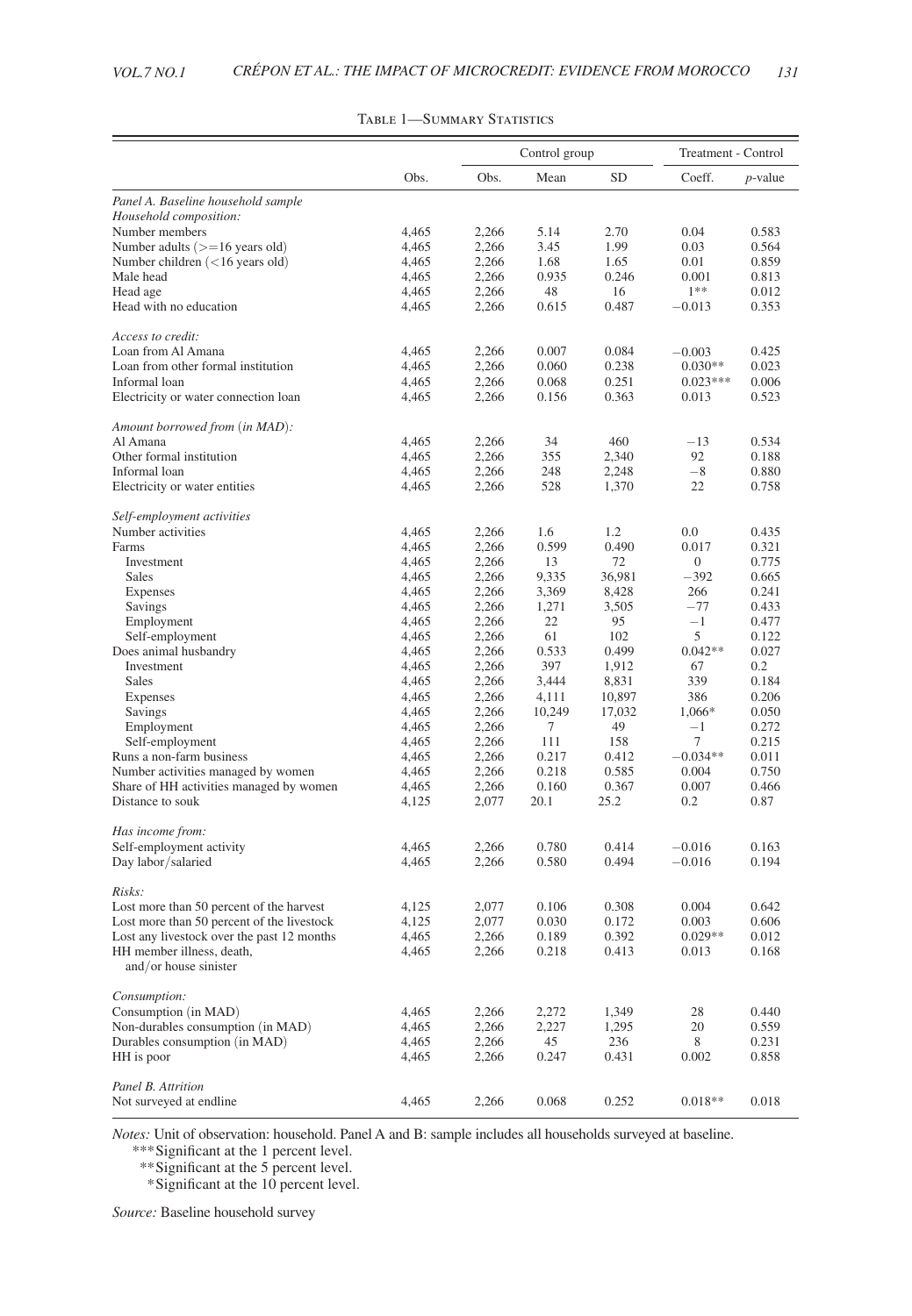randomization was well done, since it was carried out in our office, by computer). Jointly, these baseline characteristics are different in the treatment and control groups. At baseline, households in treatment villages had, on average, a slightly larger access to financial services, but not larger loans. They had higher probability to be engaged in livestock activity in treatment villages, and, hence, larger assets, and lower probability to run a nonfarm business. As a result of these imbalances, we include individual-level control variables in our analysis, and present a robustness check without such control variables in the Appendix. Our results are not sensitive to control variables.

## **II. Reduced-Form Results**

For consistency with the other papers in the literature, we first report a set of reduced-from results on the sample of likely borrowers (the top quartile of households selected to be most likely to borrow). We then turn to population-level estimates, and estimates of the impact of the treatment on the treated.

# A. *Specification*

We estimate the following reduced-form specification:

(1) 
$$
y_{pi} = \alpha + \beta \mathbf{T}_{pi} + \mathbf{X}_{pi} \delta + \sum_{m=1}^{p} \gamma_m \mathbf{1}(p = m) + \omega_{ij},
$$

where *p* denotes the village pair, *i* the village, and *j* the household.  $T_{pi}$  is a dummy for the introduction of microcredit in village  $i$ , and  $y_{pij}$  is an outcome for household  $j$ in village *i* in pair p.  $\mathbf{X}_{pi}$  is a vector of control variables.<sup>9</sup> The regression includes the 81 pair dummies represented by  $\sum_{m=1}^{p} \gamma_m \mathbf{1}(p=m)$ . Standard errors are clustered at the village level.

Equation (1) is estimated on two different samples. The first is the sample of households more likely to become clients of the microfinance institution (see Section IIB). In Section IIIA, we also present estimation results obtained using the whole sample, using sampling weights to obtain results representative of the whole village population. As we evaluate the effect of microcredit on a large number of outcomes, we account for multiple hypothesis testing. Each table of results we present focuses on a specific family of outcomes for which we produce (in the last column) an index (which is the average of the *z*-scores of each outcome within the family). Furthermore we report both the standard *p*-value and the *p*-value adjusted for multiple hypotheses testing across all the indexes.<sup>[10](#page-9-1)</sup> For a reduced set of outcome variables (and still for the sample of likely borrowers), we also consider the

<span id="page-9-1"></span>

<span id="page-9-0"></span><sup>&</sup>lt;sup>9</sup>The basic set of covariates for most of our regression includes the number of household members, number of adults, head age, does animal husbandry, does other nonagricultural activity, had an outstanding loan over the past 12 months, household spouse responded the survey, and other household member (excluding the head) responded the survey. Since part of the sample includes households that were only included at endline, we do not have baseline information for them. In regressions, we enter a dummy variable identifying them and set to zero the other covariates. We present in online Appendix Table B7 regression results in which no covariates are introduced and a table in which an extended set is considered.<br><sup>10</sup>We adjust *p*-values following Hochberg (1988) in order to control the familywise error rate (FWER).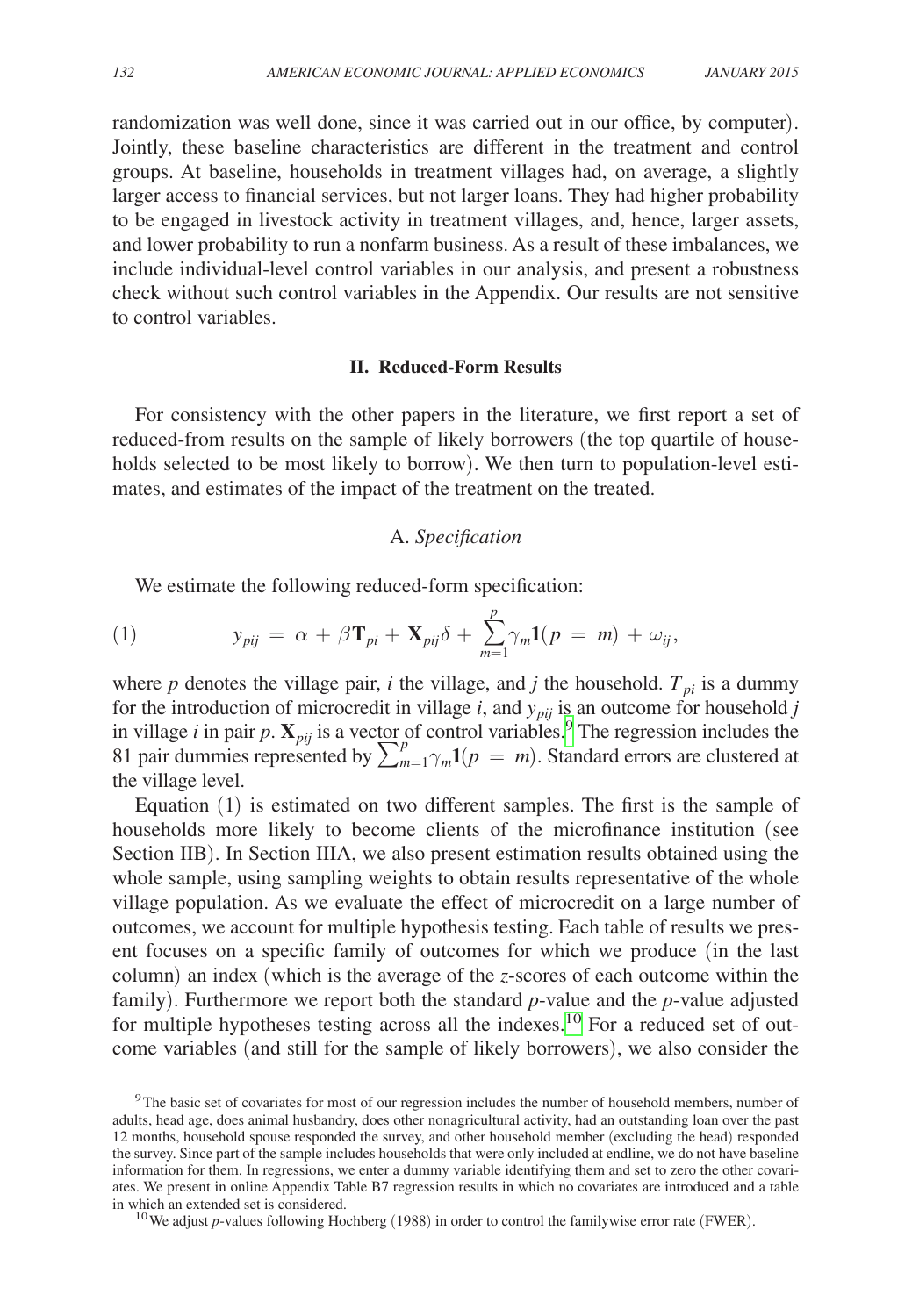|                                                                   | (1)            | Al Amana - Al Amana -<br>Admin data Survey data<br>$\left( 2\right)$ | Other<br><b>MFI</b><br>(3) | Other<br>Formal<br>(4) | Utility<br>company<br>(5) | Informal<br>(6)     | Total<br>(7)           | Loan<br>repayment<br>(8) | Index of<br>dependent<br>variables<br>(9) |
|-------------------------------------------------------------------|----------------|----------------------------------------------------------------------|----------------------------|------------------------|---------------------------|---------------------|------------------------|--------------------------|-------------------------------------------|
| Panel A. Credit access <sup>a</sup>                               |                |                                                                      |                            |                        |                           |                     |                        |                          |                                           |
| Treated village                                                   | 0.167          | 0.090<br>$(0.012)$ *** $(0.010)$ ***                                 | $-0.006$<br>(0.004)        | 0.007<br>$(0.003)$ **  | 0.017<br>(0.017)          | $-0.003$<br>(0.007) | 0.076<br>$(0.017)$ *** |                          | 0.129<br>$(0.017)$ ***                    |
| <b>Observations</b><br>Control mean<br>Hochberg-corrected p-value | 4.934<br>0.000 | 4.934<br>0.022                                                       | 4.934<br>0.023             | 4.934<br>0.016         | 4.934<br>0.157            | 4.934<br>0.059      | 4.934<br>0.247         |                          | 4.934<br>0.000<br>0.000                   |
| Panel B. Loan amounts (in MAD) <sup>b</sup>                       |                |                                                                      |                            |                        |                           |                     |                        |                          |                                           |
| Treated village                                                   |                | 795<br>$(103)$ ***                                                   | $-13$<br>(34)              | 356<br>$(181)^*$       | 180<br>$(89)$ **          | $-112$<br>(169)     | 1.206<br>$(290)$ ***   | 33<br>$(13)$ **          |                                           |
| <b>Observations</b><br>Control mean                               |                | 4.934<br>180                                                         | 4.934<br>124               | 4,934<br>519           | 4.934<br>566              | 4,934<br>493        | 4.934<br>1,882         | 4,934<br>42              |                                           |

TABLE 2-CREDIT

*Notes:* Observation unit: household. Sample includes households with high probability-to-borrow score surveyed at endline, after trimming 0.5 percent of observations (3,525 who got both a full baseline and endline household survey administered, plus an additional 1,409 households who got only the full endline survey administered). (See Section 3 for an explanation of sample strategy.) Coefficients and standard errors (in parentheses) from an OLS regression of the variable on a treated village dummy, controlling for strata dummies (paired villages) and variables specified below. Standard errors are clustered at the village level. Controls include: number of household members, number of adults, head age, does animal husbandry, does other non-agricultural activity, had an outstanding loan over the past 12 months, HH spouse responded to the survey, and other HH member (excluding the HH head) responded to the survey. Column 9: the dependent variable consists of an index of *z*-scores of the outcome variables in columns 2–8 (including both credit access and loan amounts) following Kling, Liebman, and Katz (2007). *p*-val-<br>ues for this regression are reported using Hochberg's correction method.

<sup>a</sup>Column 1–8: dummy variable equal to 1 if the households had an outstanding loan over the 12 months prior to the survey.

 $b$ Sum of outstanding loans (in MAD) over the 12 months prior to the survey.

*\*\*\**Significant at the 1 percent level.

*\*\**Significant at the 5 percent level.

 *\**Significant at the 10 percent level.

*Source:* Column 1: Al Amana administrative data. Columns 2–9: Endline household survey

corresponding quantile regressions. To perform the regression we follow Chamberlain (1994) and simply compute the desired quantiles of the considered outcome variable in each village and then implement minimum distance estimation, explaining the different estimated quantiles by the treatment variable and pair dummy variables. We consider quantiles 10, 25, 50, 75, and 90 percent.

# B. *Access to Credit*

Table 2 presents the results on credit access and borrowing. As in previous studies (Banerjee et al. 2013; Karlan and Zinman 2010), we find that households tend to underreport borrowing: administrative data suggest that 17 percent of households in this sample borrow in the treatment villages (and none in the control villages), while in survey data only 11 percent of households admit to borrowing.

The administrative data is more reliable in this context, and this is what we will use for the first stage in our instrumental variable regressions below. Access to any other form of formal credit is very limited. In the control villages, 2 percent of households report borrowing from another MFI, 2 percent from another bank, and 2 percent from any other formal source. Only 6 percent report borrowing from informal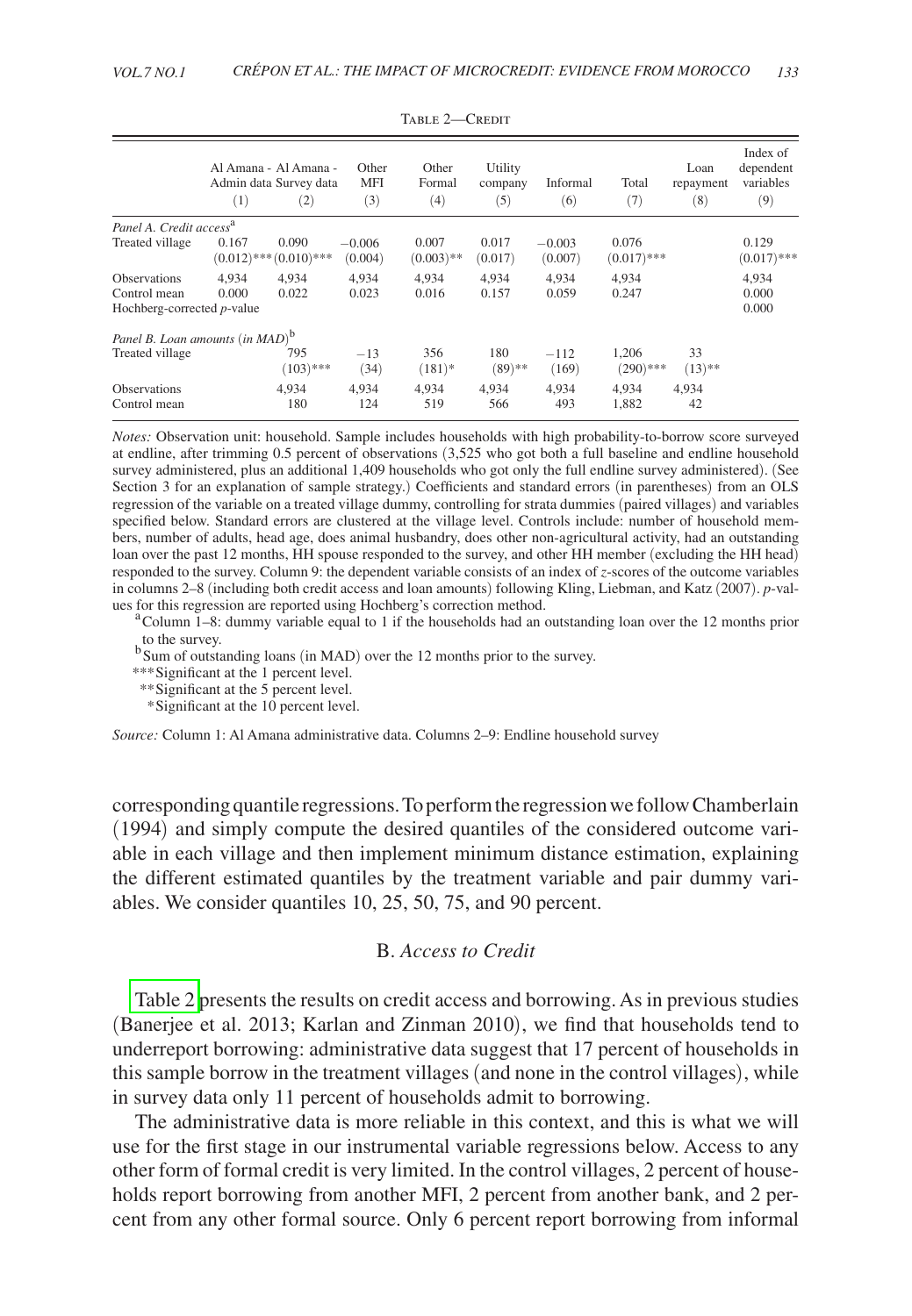sources though this may be underestimated to the extent that households do not like to admit to borrowing (as it is frowned upon by Islam), or to the extent that informal loans between villagers are recorded as gifts. The only common source of loans is the utility companies: 16 percent of households in control villages borrow from a utility company to finance their electricity or water and sanitation installation. The pattern is very similar in treatment villages, except that households report 1pp more borrowing from other formal sources (there may be some confusion between these other sources and Al Amana, partially accounting for the underreporting of Al Amana loans). Therefore microfinance was introduced by Al Amana in our treatment villages in a context where households had very limited alternative access to finance. This is a unique feature that sets our study apart from most other impact evaluations of access to microfinance.

Turning to loan amounts, households in treatment villages report additional outstanding loans of 795 MAD (US\$96), on average, from Al Amana over the 12 months prior the survey.<sup>[11](#page-11-0)</sup> There are also small but significant increases in reported amounts borrowed from both other formal credit sources and the utility companies, as well as a small insignificant substitution with informal loans, which might be related to confusion between various types of loans, as previously mentioned. In total, average outstanding loan amount increases by 1,206 MAD and repayment per month increases by 33 MAD, as reported by households in treatment villages. Online Appendix Table B5 uses administrative data to provide some characteristics of the loans disbursed by Al Amana in treatment villages. According to this administrative data, clients in treatment villages borrowed, on average, 10,571 MAD. This compares to outstanding loan amounts of 8,863 MAD as declared in our survey data.<sup>12</sup> Thus, households underreport borrowing both on the extensive and the intensive margins. In terms of other loan characteristics, clients most often form groups of four people who act as mutual guarantors and reimburse their loans in 12 or 18 monthly installments. The average client household took up a loan 5.7 months after microcredit was made available in the village and 50 percent of them took a second loan by the end of the two-year evaluation timeframe. Most of loans were taken within the first six months (67.9 percent). When applying for microcredit, most of clients (68 percent) declared to be planning to use the loan in animal husbandry activities, mainly cattle and sheep rising, 26.4 percent in trade-related businesses, and the remaining 5.5 percent in other nonagricultural businesses, such as services and handicraft. It is not surprising that no client declared an intent to allocate loans to other agricultural activities (crops and fruit trees), as Al Amana did not lend for such activities.

# C. *Income Levels and Composition, and Labor Allocation*

[Table 3](#page-12-0) shows the impact of the introduction of microcredit on self-employment activities. Eighty-three percent of the households in the control group have some

<span id="page-11-1"></span><sup>12</sup> This amount can be directly deduced from information in Table 2 as  $(795 + 180)/(0.09 + 0.02) = 8863$ .

<span id="page-11-0"></span><sup>&</sup>lt;sup>11</sup> Average outstanding loans of 975 MAD (795  $+$  180) represent 2.7 percent of average household annual consumption in the control group. If we consider loan amounts declared by actual borrowers in our survey, this share increases to 24 percent of annual consumption.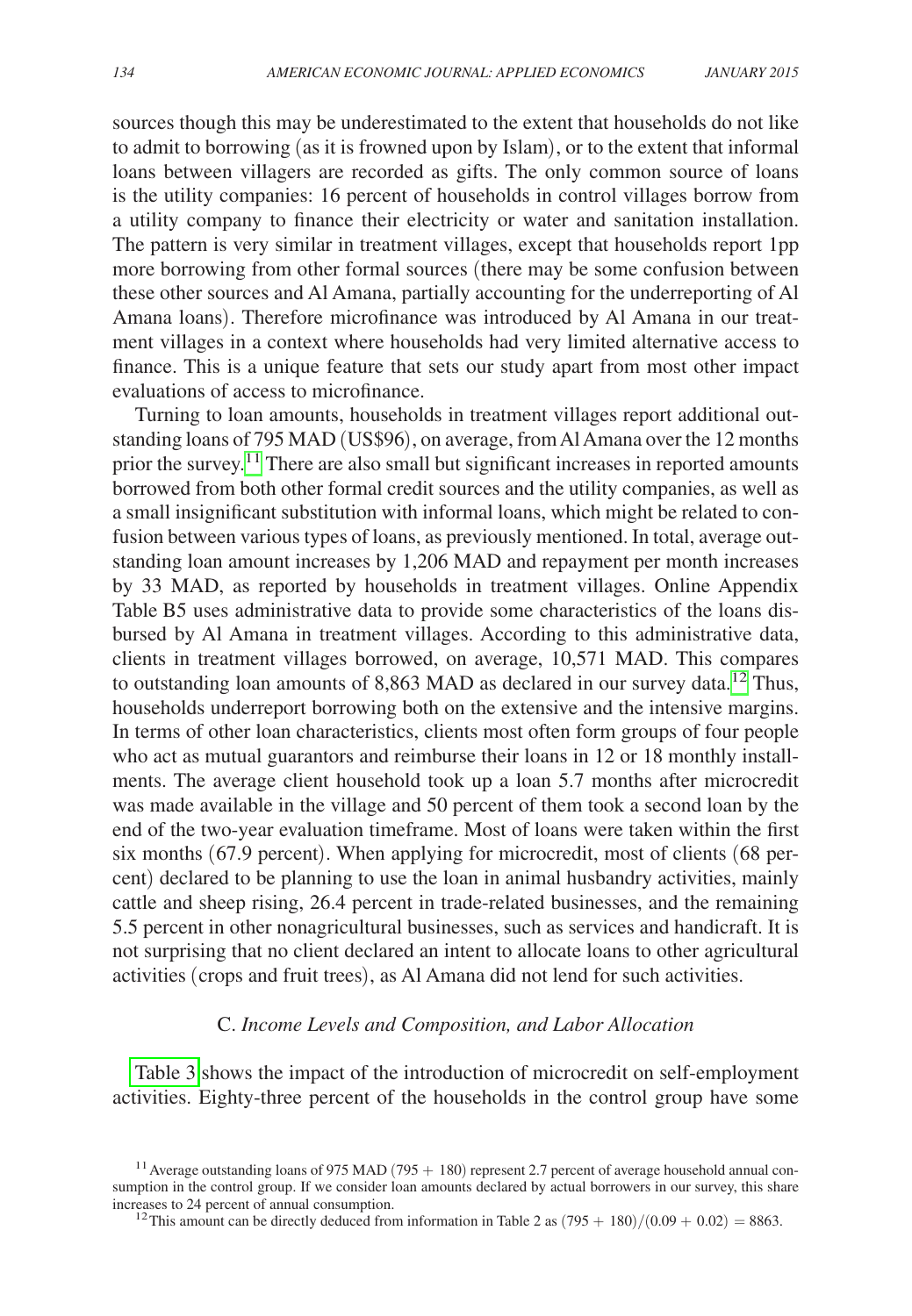<span id="page-12-0"></span>

|                                                                         | Assets<br>(1)       | Sales and<br>home<br>consumption<br>$\left( 2\right)$ | Expenses<br>$\left(3\right)$ | Of which:<br>Investment<br>$\left(4\right)$ | Profit<br>(5)       | Has a self-<br>employment<br>activity<br>(6) | Index of<br>dependent<br>variables<br>(7) |
|-------------------------------------------------------------------------|---------------------|-------------------------------------------------------|------------------------------|---------------------------------------------|---------------------|----------------------------------------------|-------------------------------------------|
| Treated village                                                         | 1.448<br>$(658)$ ** | 6.061<br>$(2,167)$ ***                                | 4.057<br>$(1,721)$ **        | $-224$<br>(223)                             | 2.005<br>$(1,210)*$ | $-0.015$<br>(0.010)                          | 0.029<br>$(0.015)$ **                     |
| <b>Observations</b><br>Control mean<br>Hochberg-corrected<br>$p$ -value | 4.934<br>15.984     | 4.934<br>30,450                                       | 4.934<br>21,394              | 4.934<br>1,529                              | 4.934<br>9,056      | 4.934<br>0.832                               | 4.934<br>0.000<br>0.233                   |

Table 3—Self-Employment Activities: Revenues, Assets, and Profits

*Notes:* Observation unit: household. Coefficients and standard errors (in parentheses) from an OLS regression of the variable on a treated village dummy, controlling for strata dummies (paired villages) and variables specified below. Standard errors are clustered at the village level. Same controls as in Table 2. Definitions: Column 1 Sum of assets owned in the three activities, including the stock of livestock; column 2 Total Production = sum of agricultural, livestock, and non-agricultural business production over the 12 months prior to the survey. Production includes both sales and self-consumption. Agricultural production also includes stock; column 3 Sum of labor, inputs, rent and investment in all three activities, purchased over the 12 months prior to the survey; column 4 Sum of productive assets purchased over the 12 months prior to the survey. Animal husbandry assets include the purchases of livestock; column 5 Profit = column 2–column 3; column 6 Variable equals 1 if the HH ran a self-employment activity over the 12 months prior to the survey; column 7 The dependent variable consists of an index of *z*-scores of the outcome variables in columns 1–6 following Kling, Liebman, and Katz (2007). *p*-values for this regression are reported using Hochberg's correction method.

*\*\*\**Significant at the 1 percent level.

*\*\**Significant at the 5 percent level.

 *\**Significant at the 10 percent level.

*Source:* Endline household survey

form of self-employment activity—the dominant forms being animal husbandry and agriculture—whereas only 14.7 percent of households have a nonfarm business (see online Appendix Table B6).

The results of Table 3 suggest that the introduction of microcredit leads to a significant expansion of the existing self-employment activities in agriculture and animal husbandry, but does not help start new activities. We even find a small nonsignificant reduction in self-employment of 1.5 percentage points for the households in treated villages.

Access to microfinance has a positive effect on assets: the estimated impact is 1,448 MAD. We do not find any effect of microcredit on investments over the last 12 months, probably because most additional investments caused by the new access to microfinance took place in the first year of the intervention (since most loans were disbursed in the first 6 months), thus more than 12 months before the endline.

[Figure 1](#page-13-0) shows that quantile treatment effects on asset accumulation are positive at almost all quantiles. Assets of self-employment activities mainly consist of animals (cows or goats) owned by the households. Additional results reported in Table B6 show that the impact on the stock of assets mainly comes from livestock activities. This building up of assets could correspond to business investment strategy (the assets representing unrealized profits), or to a self-insurance mechanism (the assets are in-kind savings), or to a combination of the two.

One other important result in Table 3 is that, summed across all types of activities, there is a significant expansion in self-employment activities (which comes from existing activity since there is no impact on the extensive margin): revenues,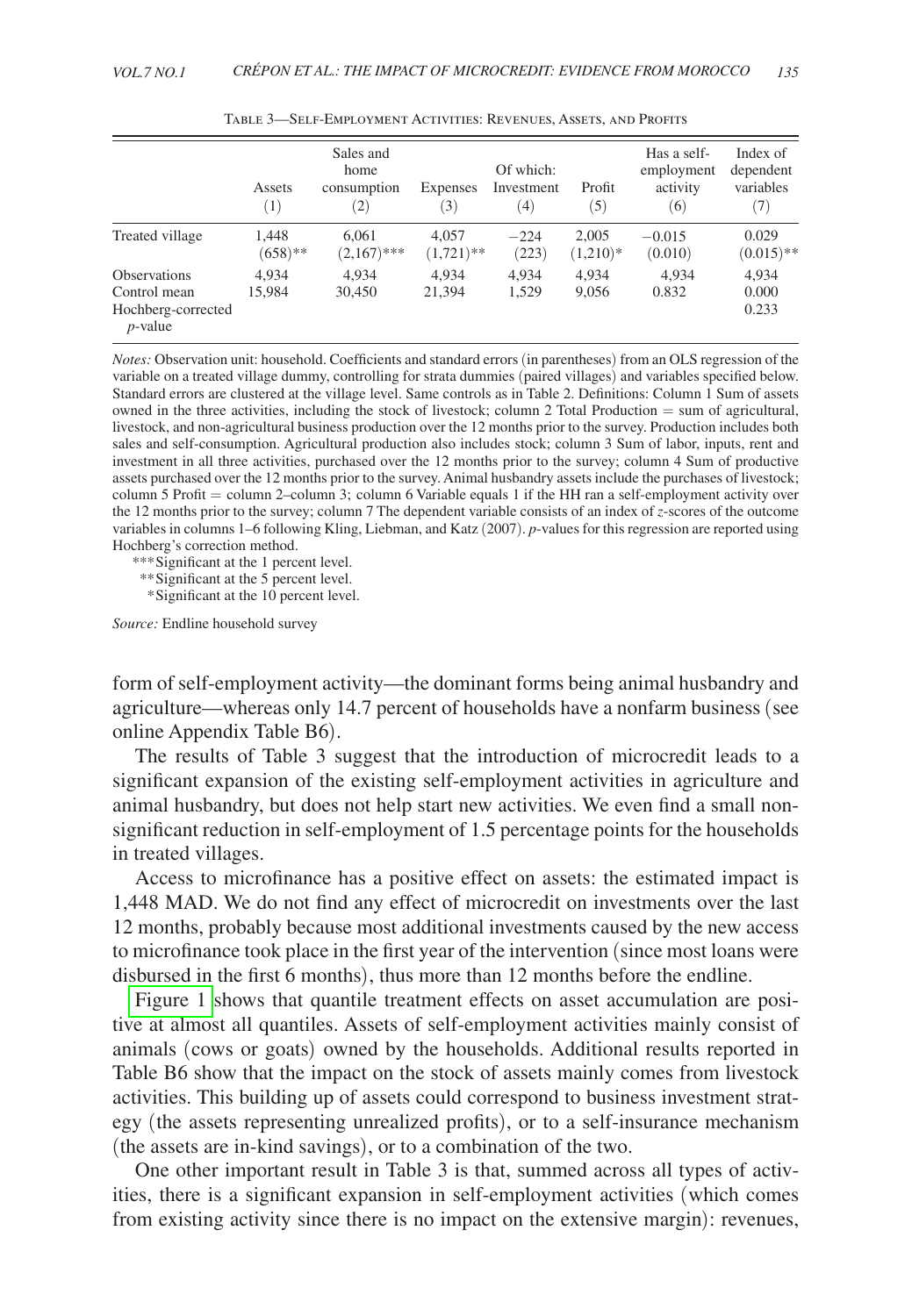<span id="page-13-0"></span>

Figure 1. Quantile Regression (ITT)

expenditures, and profit all significantly increase. Profit, defined as the difference between revenues and expenses, increases by 2,005 MAD, a substantial amount compared to the average profit in the control group, 9,056 MAD. Figure 1 presents the results of quantile regressions. It shows that quantile treatment effects are significantly negative for the lowest quantile (0.10), nonsignificant at the median, and significantly positive for the quantiles 75 and 90. The finding that the increase in self-employment activity is concentrated at the highest quartile echoes Banerjee et al. (2013) and Angelucci, Karlan, and Zinman (2013). Negative profits at the low end of the distribution might be partially due to long-term investments misclassified as current expenses. These quantile treatment effects are only reduced forms: they do not necessarily mean that the impact of getting credit itself has the same heterogeneity (since there may be externalities, and we do not know where the compliers lie in the distribution of outcomes). We return to this question in Section IIIC.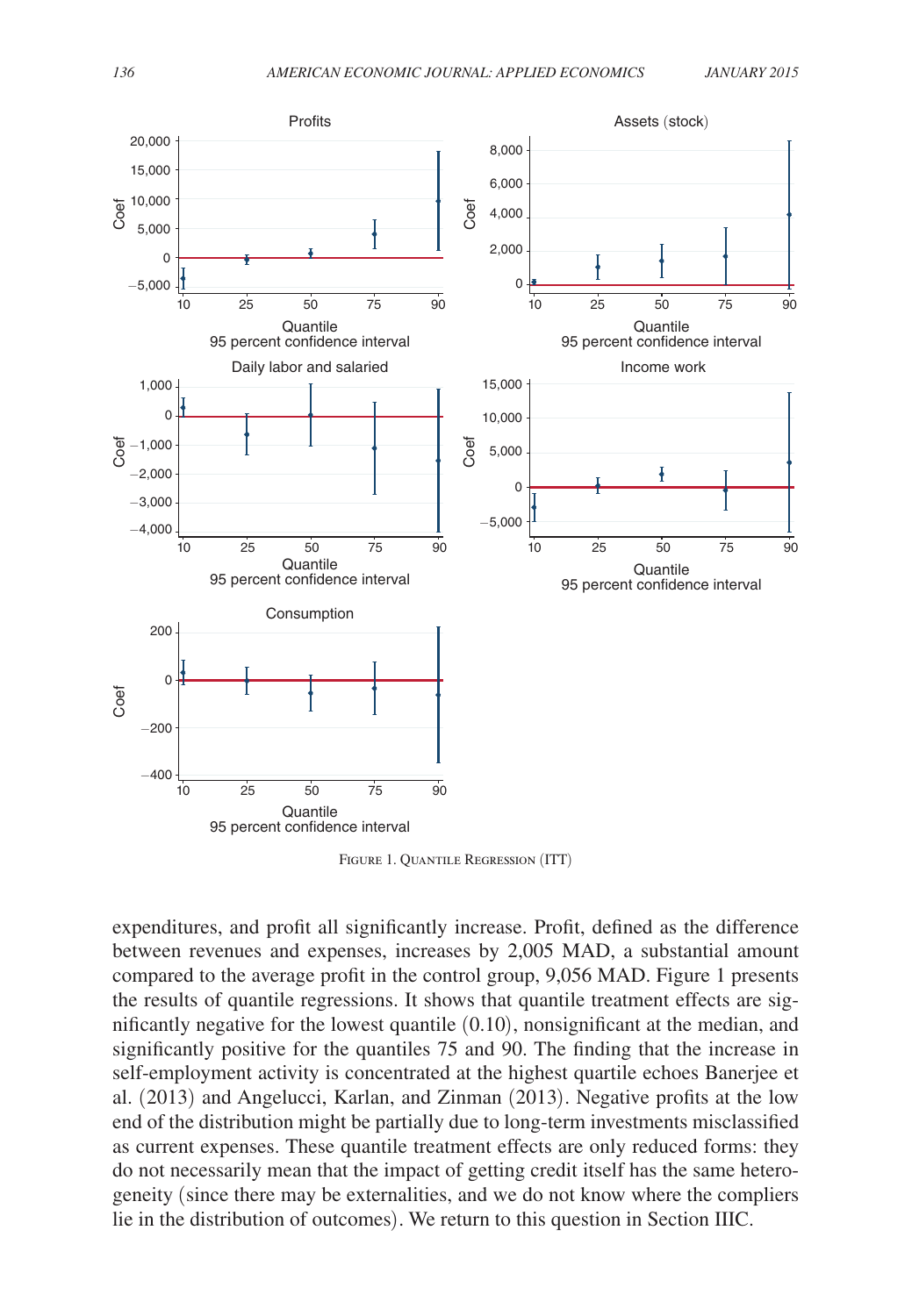|                                                                         |                 |                                                                       | HH income, over the past 12 months, from: |                                     |                                 |                |                                           |  |  |
|-------------------------------------------------------------------------|-----------------|-----------------------------------------------------------------------|-------------------------------------------|-------------------------------------|---------------------------------|----------------|-------------------------------------------|--|--|
|                                                                         | Total<br>(1)    | Self-employment,<br>daily labor,<br>and salaried<br>$\left( 2\right)$ | Self-<br>employment<br>activities<br>(3)  | Day labor<br>and<br>salaried<br>(4) | Household<br>asset sales<br>(5) | Other<br>(6)   | Index of<br>dependent<br>variables<br>(7) |  |  |
| Panel A. Income (in MAD)                                                |                 |                                                                       |                                           |                                     |                                 |                |                                           |  |  |
| Treated village                                                         | 447<br>(1, 342) | 954<br>(1,267)                                                        | 2.005<br>$(1,210)*$                       | $-1,050$<br>$(478)**$               | $-679$<br>$(262)$ **            | 171<br>(233)   | 0.000<br>(0.017)                          |  |  |
| <b>Observations</b><br>Control mean<br>Hochberg-corrected<br>$p$ -value | 4.934<br>27,669 | 4.934<br>24,804                                                       | 4.934<br>9.056                            | 4.934<br>15,748                     | 4.934<br>709                    | 4.934<br>2,157 | 4.934<br>0.000<br>0.981                   |  |  |

|  | Table 4—Income |  |
|--|----------------|--|
|--|----------------|--|

*Notes:* Observation unit: household. Coefficients and standard errors (in parentheses) from an OLS regression of the variable on a treated village dummy, controlling for strata dummies (paired villages) and variables specified below. Standard errors are clustered at the village level. Same controls as in Table 2. Definitions: column 3: income equals total profit from the self-employment activity; column 7: the dependent variable consists of an index of *z*-scores of the outcome variables in columns 1–6 following Kling, Liebman, and Katz (2007). *p*-values for this regression are reported using Hochberg's correction method.

*\*\*\**Significant at the 1 percent level.

*\*\**Significant at the 5 percent level.

 *\**Significant at the 10 percent level.

*Source:* Endline household survey

Table 4 shows the impact of microcredit on different sources of income. The major result in this table is that the increase in self-employment profit is offset by a significant decrease in employment income.

Note that, despite the fact that 83 percent of households have a self-employment activity, employment income accounts for as much as 56.9 percent of household income while self-employment activities account for only 32.7 percent. Most (90 percent) of employment income comes from casual (day) labor and very little from stable salaried work (10 percent). The effect of access to microfinance is quite substantial, −1,050 MAD, a reduction of 6.7 percent compared to the control group mean. As a result of the reduction in wage earnings, the net increase of employment and self-employment income taken together is small and insignificant. Thus, it appears that, in this context, microfinance access leads to a change in the mix of activities, but no income growth overall.

[Table 5 r](#page-15-0)eports on the effect of the introduction of microcredit on the time worked by household members aged 6 to 65 over the past 7 days, for various age ranges.

Column 1 shows that there is an insignificant reduction in the total amount of hours of labor supplied, and columns 2–4 show there is substitution between the different types of activities. Considering all members together, we find a significant reduction in work outside the home of 2.8 hours, or 8.3 percent of the control group mean. Time spent on self-employment activities increases, but not significantly so. Overall, hours of work decline in every age group, although the reduction is significant only for the youth (16 to 20) and the elderly (51 to 65).

The reduction in labor supplied outside the home is consistent with the results on employment income (Table 4). The relatively small increase in time spent on self-employment activities despite increased investment may be due to the fact that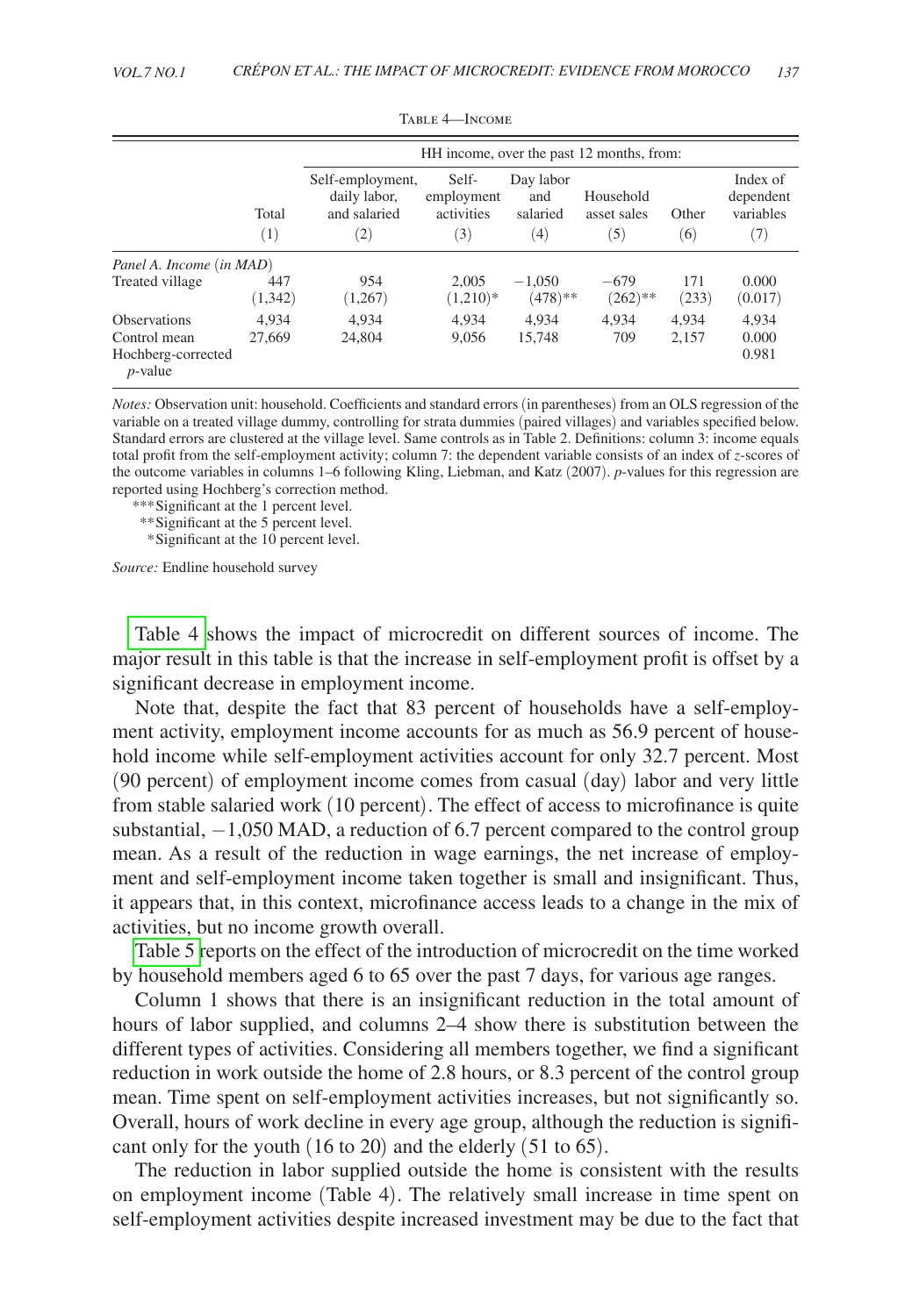<span id="page-15-0"></span>

|                                            |                     | Hours worked by household members<br>over the past seven days <sup>a</sup> |                              |                       |                                   |                                           |
|--------------------------------------------|---------------------|----------------------------------------------------------------------------|------------------------------|-----------------------|-----------------------------------|-------------------------------------------|
|                                            |                     |                                                                            | Of which:                    |                       |                                   |                                           |
|                                            | Total<br>(1)        | Self-<br>employment<br>activities<br>(2)                                   | Outside<br>activities<br>(3) | Chores<br>(4)         | Number<br>of HH<br>members<br>(5) | Index of<br>dependent<br>variables<br>(6) |
| Household members 6–65 years old           |                     |                                                                            |                              |                       |                                   |                                           |
| Treated village                            | $-3.3$<br>(2.5)     | 1.1<br>(1.5)                                                               | $-2.8$<br>$(1.1)$ ***        | $-1.6$<br>$(1.0)*$    |                                   |                                           |
| Control mean                               | 143.1               | 46.9                                                                       | 33.8                         | 62.3                  | 5.2                               |                                           |
| Household members 6-15 years old           |                     |                                                                            |                              |                       |                                   |                                           |
| Treated village                            | $-0.5$<br>(0.7)     | 0.5<br>(0.4)                                                               | 0.2<br>(0.3)                 | $-1.3$<br>$(0.4)$ *** |                                   |                                           |
| Control mean                               | 19.2                | 6.3                                                                        | 3.4                          | 9.4                   | 1.4                               |                                           |
| Household members 16-20 years old          |                     |                                                                            |                              |                       |                                   |                                           |
| Treated village                            | $-1.4$<br>$(0.8)*$  | $-0.2$<br>(0.4)                                                            | $-1.3$<br>$(0.4)$ ***        | 0.1<br>(0.4)          |                                   |                                           |
| Control mean                               | 21.6                | 6.6                                                                        | 5.5                          | 9.6                   | 0.8                               |                                           |
| Household members 21-50 years old          |                     |                                                                            |                              |                       |                                   |                                           |
| Treated village                            | $-0.5$<br>(1.5)     | 1.1<br>(0.8)                                                               | $-1.5$<br>$(0.8)$ **         | 0.0<br>(0.6)          |                                   |                                           |
| Control mean                               | 84.4                | 26.3                                                                       | 21.9                         | 36.3                  | 2.5                               |                                           |
| Household members 51–65 years old          |                     |                                                                            |                              |                       |                                   |                                           |
| Treated village                            | $-1.2$<br>$(0.6)**$ | $-0.5$<br>(0.3)                                                            | $-0.3$<br>(0.3)              | $-0.4$<br>(0.3)       |                                   |                                           |
| Control mean                               | 18.2                | 8.1                                                                        | 3.1                          | 7.0                   | 0.6                               |                                           |
| Observations                               | 4,918               | 4,918                                                                      | 4,918                        | 4,918                 | 4,918                             |                                           |
| <i>Index</i><br>Treated village            |                     |                                                                            |                              |                       |                                   | $-0.017$                                  |
| Observations                               |                     |                                                                            |                              |                       |                                   | $(0.010)*$<br>4,918                       |
| Control mean<br>Hochberg-corrected p-value |                     |                                                                            |                              |                       |                                   | 0.000<br>0.320                            |

| TABLE 5-TIME WORKED BY HH MEMBERS |  |  |
|-----------------------------------|--|--|
|-----------------------------------|--|--|

*Notes:* Observation unit: household. Coefficients and standard errors (in parentheses) from an OLS regression of the variable on a treated village dummy, controlling for strata dummies (paired villages) and variables specified below. Standard errors are clustered at the village level. Same controls as in Table 2. Column 6: the dependent variable consists of an index of *z-*scores of the outcome variables in all panels of columns 1–4 following Kling, Liebman, and Katz (2007). *p*-values for this regression are reported using Hochberg's correction method.

<sup>a</sup>Sum of hours worked by household members over the past 7 days in self-employment, outside activities and housework. Households were asked at endline survey about the # of hours worked by each HH member over the past 7 days.

*\*\*\**Significant at the 1 percent level.

*\*\**Significant at the 5 percent level.

 *\**Significant at the 10 percent level.

*Source:* Endline household survey

investments in agriculture and animal husbandry may not need to be coupled with a proportional increase in labor input. Still, this is a remarkable fact: the average quantity of labor (24 hours per week) supplied per adult household member seems relatively low, suggesting that members may have the opportunity to increase their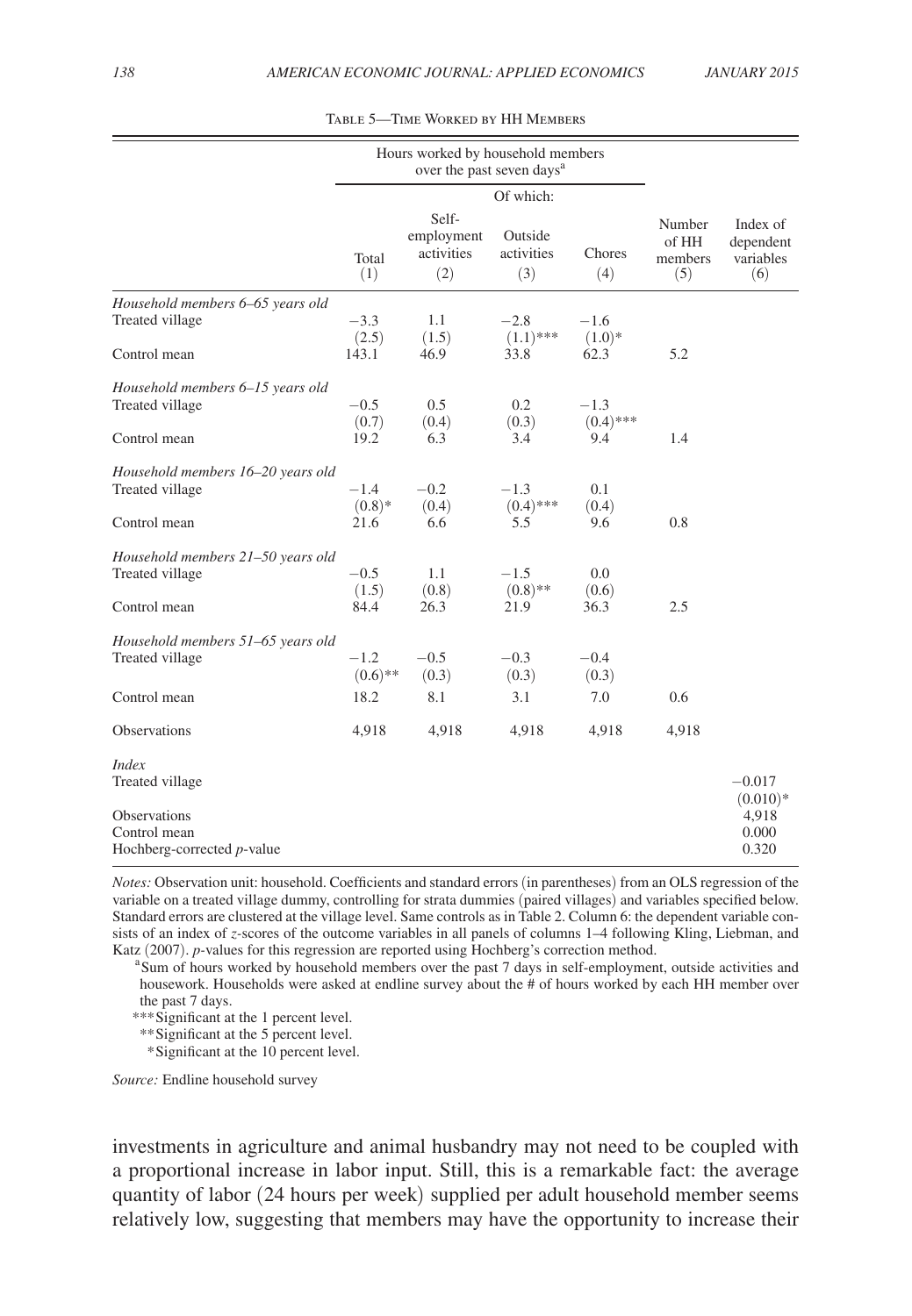|                                                                         | Monthly household consumption (in MAD) in: |                        |                         |                |               |                             |                                           |                                         | Index                               |
|-------------------------------------------------------------------------|--------------------------------------------|------------------------|-------------------------|----------------|---------------|-----------------------------|-------------------------------------------|-----------------------------------------|-------------------------------------|
|                                                                         | Total<br>(1)                               | <b>Durables</b><br>(2) | Non-<br>durables<br>(3) | Food<br>(4)    | Health<br>(5) | Education<br>(6)            | Temptation<br>and<br>entertainment<br>(7) | Festivals<br>and<br>celebrations<br>(8) | of<br>dependent<br>variables<br>(9) |
| Treated village                                                         | $-46$<br>(47)                              | 18<br>(16)             | $-63$<br>(44)           | 3<br>(23)      | 3<br>(5)      | $^{-1}$<br>$\left(1\right)$ | $-6$<br>(6)                               | $-39$<br>$(12)$ ***                     | $-0.015$<br>(0.015)                 |
| <b>Observations</b><br>Control mean<br>Hochberg-corrected<br>$p$ -value | 4,924<br>3,057                             | 4,924<br>64            | 4.924<br>2,993          | 4.924<br>1,784 | 4.924<br>46   | 4.924<br>24                 | 4,924<br>298                              | 4.924<br>425                            | 4,924<br>0.000<br>0.938             |

TABLE 6-CONSUMPTION

*Notes:* Observation unit: household. Coefficients and standard errors (in parentheses) from an OLS regression of the variable on a treated village dummy, controlling for strata dummies (paired villages) and variables specified below. Standard errors are clustered at the village level. Same controls as in Table 2. Definitions: column 1–8: Monthly household expenditures, including food self-consumption; column 9: the dependent variable consists of an index of *z-*scores of the outcome variables in columns 1–8 following Kling, Liebman, and Katz (2007). *p-*values for this regression are reported using Hochberg's correction method.

*\*\*\**Significant at the 1 percent level.

*\*\**Significant at the 5 percent level.

 *\**Significant at the 10 percent level.

*Source:* Endline household survey

efforts by a large margin (provided that we measure time allocation correctly). This would suggest that households take the opportunity of access to credit to invest in less labor-intensive occupations and increase their leisure time.

### D. *Consumption*

Table 6 reports the estimated effects of the introduction of microcredit on household consumption (expenditure and consumption of home production are both included). The table shows the effect on total consumption at the household level (column 1), and by type of consumption expenditures: durables, nondurables, food, health, etc. (columns 2 to 8).

Consistent with the lack of effect of overall income, we find a small, negative, and insignificant point estimate on consumption (46 MAD per month). This absence of effect on consumption is confirmed by quantile treatment effect presented in Figure 1, which shows no effect at any quantile.

Turning to the composition of consumption, we do not find the increase in durable consumption that other papers have reported, but this may be due to the fact that the survey was administered more than 12 months after most people got the loans. Consistent with all the other papers, we find a statistically significant reduction in nonessential expenditures (in this case, festivals, rather than other temptation goods).

## E. *Education and Female Empowerment*

The impact of microfinance is supposed to go beyond the expansion of business activity and consumption levels. Indirect effects, such as the empowerment of women and improvements in the health status and education levels of children, are often considered potential impacts of microfinance.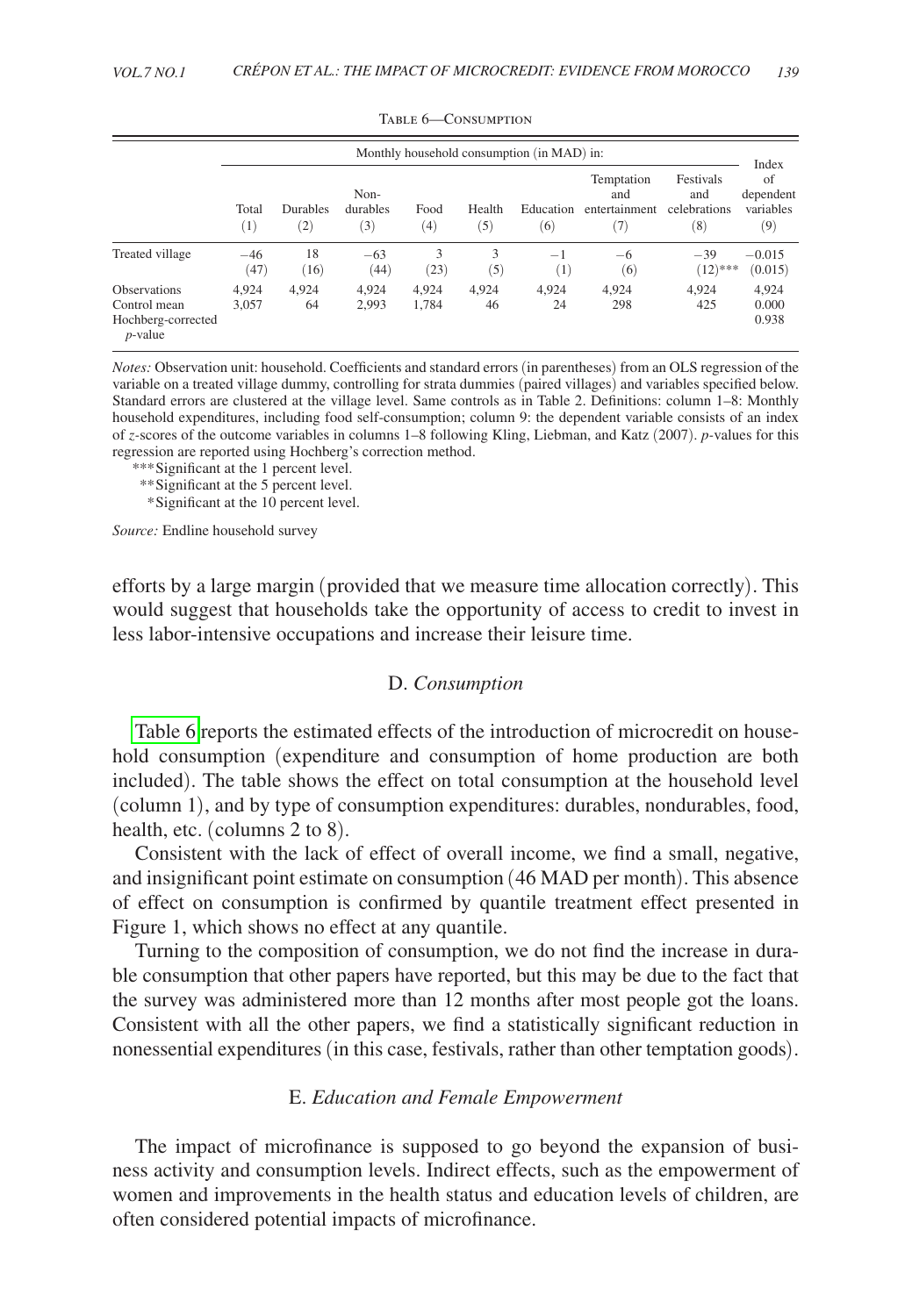|                                                                         | Share<br>of<br>kids aged<br>$6 - 15$ in<br>school<br>(1) | Share of<br>teenagers<br>(aged $16-20$ )<br>in school<br>$\left( 2\right)$ | Index<br>of<br>women<br>independence <sup>a</sup><br>(3) | Share of<br>household with<br>self-employment<br>activities managed<br>by women<br>$^{(4)}$ | Number of<br>self-employment<br>activities<br>managed by<br>women<br>(5) | Index<br>of<br>dependent<br>variables<br>(6) |
|-------------------------------------------------------------------------|----------------------------------------------------------|----------------------------------------------------------------------------|----------------------------------------------------------|---------------------------------------------------------------------------------------------|--------------------------------------------------------------------------|----------------------------------------------|
| Treated village                                                         | 0.004<br>(0.008)                                         | $-0.004$<br>(0.006)                                                        | 0.169<br>(0.205)                                         | $-0.014$<br>(0.009)                                                                         | $-0.02$<br>(0.01)                                                        | $-0.007$<br>(0.012)                          |
| <b>Observations</b><br>Control mean<br>Hochberg-corrected<br>$p$ -value | 4.934<br>0.453                                           | 4.934<br>0.088                                                             | 4.934<br>$-0.069$                                        | 4.934<br>0.248                                                                              | 4.934<br>0.39                                                            | 4.934<br>0.000<br>>0.999                     |

#### Table 7—Social effects

*Notes:* Observation unit: household. Coefficients and standard errors (in parentheses) from an OLS regression of the variable on a treated village dummy, controlling for strata dummies (paired villages) and variables specified below. Standard errors are clustered at the village level. Same controls as in Table 2. Column 6: the dependent variable consists of an index of *z-*scores of the outcome variables in columns 1–5 following Kling, Liebman, and Katz (2007). *p*-values for this regression are reported using Hochberg's correction method.<br><sup>a</sup> Effect on the sum of 14 standardized measures (measures include: at least one woman in the household has

currently an own activity, decides by herself on activity assets, buys activity assets herself, decides by herself on activity inputs, buys inputs herself, decides what to produce, commercializes production, decides by herself on commercialization, makes sales herself, had an own activity in the past five years, is allowed to go to the market by herself, is allowed to take public transportation by herself, is allowed to visit family by herself, is allowed to visit friends by herself). Each measure is coded so that 1 reflects independence and 0 reflects lack of independence.

*\*\*\**Significant at the 1 percent level.

*\*\**Significant at the 5 percent level.

 *\**Significant at the 10 percent level.

*Source:* Endline household survey

We did not see any shift in the composition of household consumption that would support this hypothesis. Table 7 looks at other "empowerment" outcomes, namely, education and female empowerment. We find no impact on education, despite the reduction in outside labor among teenagers (other randomized controlled trials have found different effects, some finding positive and others negative impacts).

Since the majority of borrowers of our sample are men, the expected effect on female empowerment is less clear cut than for standard microfinance programs, which tend to focus on women. Nevertheless, we do examine the impacts on female empowerment using several proxies. The first is the number of income-generating activities managed by a female household member (column 5). In remote rural areas, such activities are usually managed by male members (1.5 activities, on average, compared to 0.39 for women). We also use a series of qualitative indicators to describe female empowerment such as the capacity of women to make decisions, and their mobility inside and outside the villages. We construct a summary index of these qualitative variables (column 3) as they are part of the same "family" of outcomes. We find no evidence of the effect of microfinance on any of these variables or on the index.

These results are in line with the fact that only a small proportion of women borrow in remote rural areas and that additional borrowing for men is unlikely to change the bargaining power of women within the household. They are also consistent with the results from all the other microfinance evaluations except for Angelucci, Karlan, and Zinman (2013), which find improvements in female empowerment in Mexico.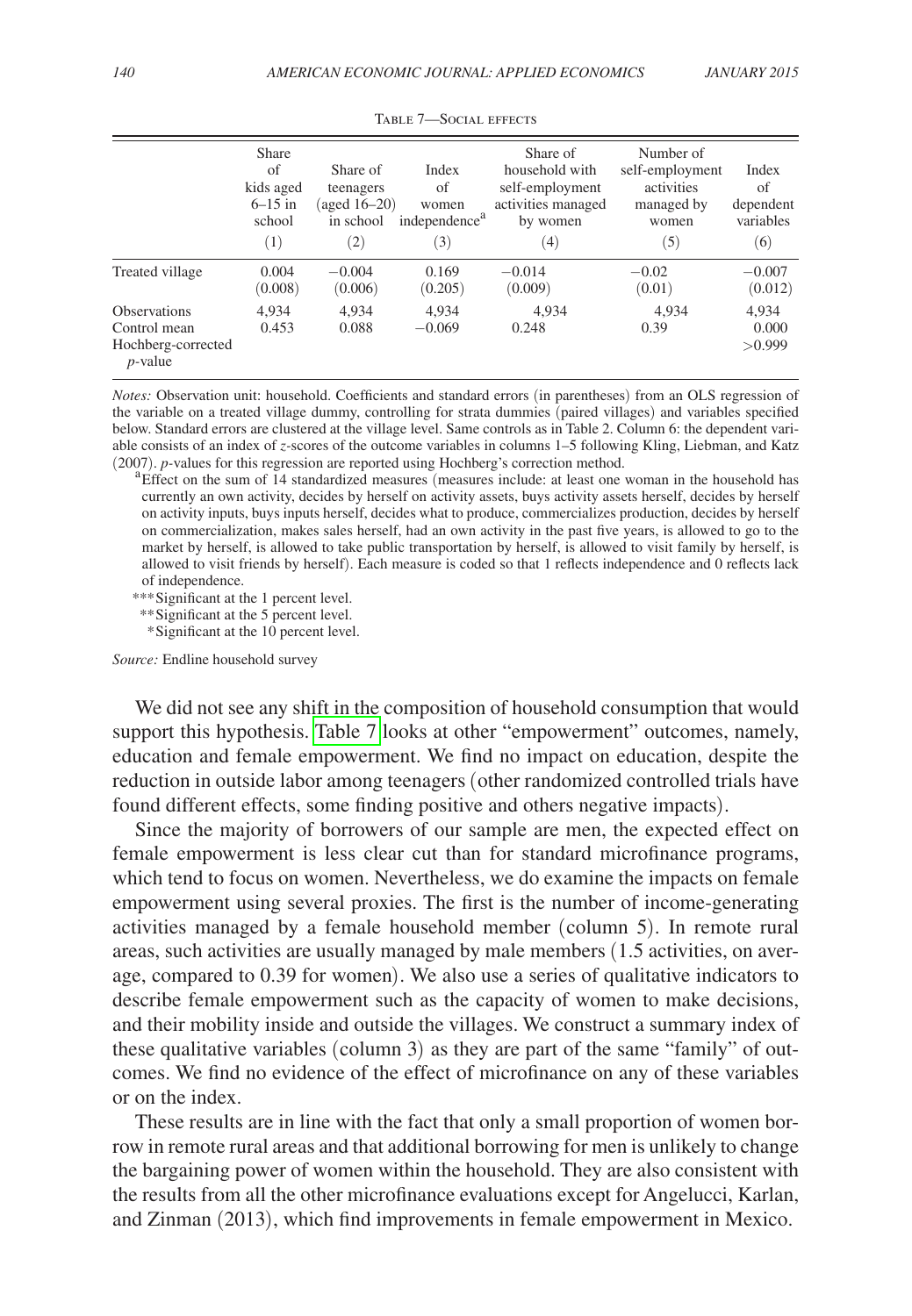# **III. Estimation of Externalities and Instrumental Variable Estimates**

Section II presented reduced-form estimates of the impacts of access to microcredit on the specific population of households that were ex ante the most likely to become clients of Al Amana. We were also interested in two other questions: measuring impacts on the population as a whole, and disentangling direct effects on those who choose to borrow from indirect effects on others, such as general equilibrium effects due to changes in prices, or changes in behavior stemming from the possibility to borrow in the future. We now exploit our experimental design to get at both questions.

# A. *Impact of Access to Microcredit over the Whole Population of Selected Villages*

Measuring the impact of access to credit on the village population is straightforward given our design: we just reestimate the same set of regressions, but using the whole sample, and weighting appropriately using the sampling weights, so that the estimates are now representative at the village level. Those results are of course representative of the marginal villages selected to be in our experiment (and not of the entire catchment area of Al Amana branch).

[Table 8](#page-19-0) presents the results for some key outcome variables. Panel A simply reproduces the results presented in Section II for the population of households likely to become clients of Al Amana (those who were in the top quartile of the propensity score). Panel B presents intention-to-treat estimates on the same outcomes but over the whole population selected for the endline survey (the households in the top quartile plus the five randomly selected), weighted by the inverse of the probability to be selected in that population.

Not surprisingly, take-up of microcredit is even smaller in this sample (13 percent), although the relatively small (though statistically significant) difference with the "high-probability" sample underscores how difficult it is to predict who will take up microcredit. Correspondingly, the impact on most variables of interest is also smaller. However, even at the population level, still we find that microcredit access significantly increases sales and expenditures in the business. We also find significant declines in labor supplied outside the home and in salary income, and an insignificant decrease in consumption. There is now a negative and insignificant impact on profits: combined with the estimate on likely borrowers and the quantile regressions, which did show significant negative treatment effects at the lowest quantiles, this suggests that those who are least likely to borrow are those with the most negative treatment effect on profit.

# B. *Externalities*

Prima facie, results in the previous section are not suggestive of strong externalities. We evaluate the effect of the treatment on the samples of households with high and low propensity to borrow. Finding no effect on the households who are predicted not to borrow is an indication that the no effect on nonborrowers (in the form of externalities and anticipation effects). In practice, we estimate the treatment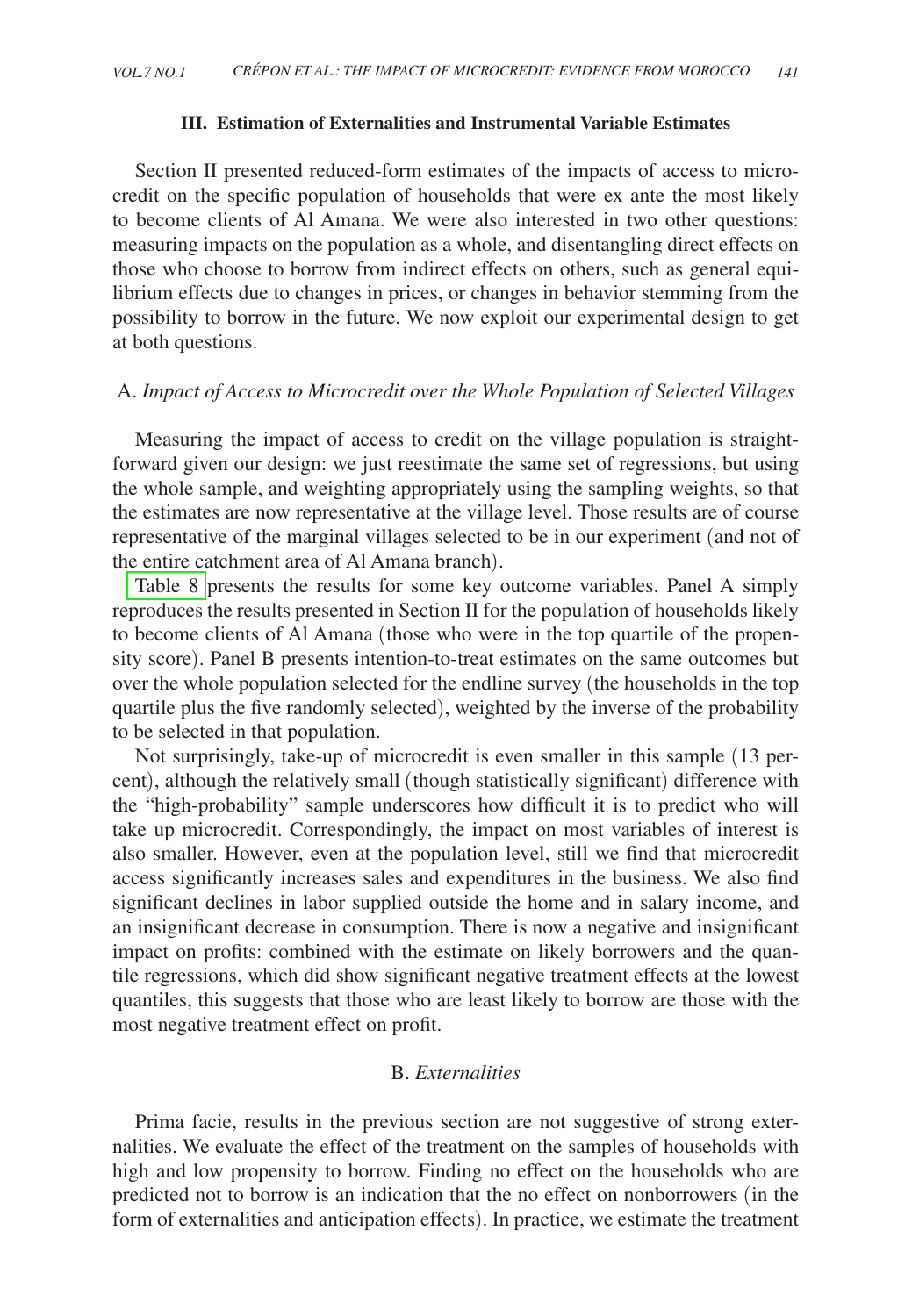<span id="page-19-0"></span>

|                                                                       |                                              |                                   |                                                            |                                      |                     | Weekly hours worked<br>by HH members aged<br>$16 - 65$ |                                    |                       |                                                        |
|-----------------------------------------------------------------------|----------------------------------------------|-----------------------------------|------------------------------------------------------------|--------------------------------------|---------------------|--------------------------------------------------------|------------------------------------|-----------------------|--------------------------------------------------------|
|                                                                       | Client<br>Al Amana<br>- Admin<br>data<br>(1) | Assets<br>$(\text{stock})$<br>(2) | <b>Sales</b><br>and<br>home<br>consumption Expenses<br>(3) | (4)                                  | Profit<br>(5)       | Income<br>from day<br>labor/<br>salaried<br>(6)        | Self-<br>employment Outside<br>(7) | (8)                   | Monthly<br><b>HH</b><br>consumption<br>(in MAD)<br>(9) |
| Panel A. Borrowers                                                    |                                              |                                   |                                                            |                                      |                     |                                                        |                                    |                       |                                                        |
| Treated village                                                       | 0.167<br>$(0.012)$ ***                       | 1.448<br>$(658)$ **               | 6.061<br>$(2,167)$ ***                                     | 4.057<br>$(1,721)$ **                | 2.005<br>$(1,210)*$ | $-1050$<br>$(478)**$                                   | 0.6<br>(1.3)                       | $-3.0$<br>$(1.0)$ *** | $-46$<br>(47)                                          |
| <b>Observations</b><br>Control mean                                   | 4,934<br>0.000                               | 4.934<br>15,984                   | 4,934<br>30,450                                            | 4,934<br>21,394                      | 4,934<br>9,056      | 4,934<br>15,748                                        | 4,918<br>40.6                      | 4,918<br>30.4         | 4,924<br>3,057                                         |
| Panel B. All sample weighted                                          |                                              |                                   |                                                            |                                      |                     |                                                        |                                    |                       |                                                        |
| Treated village                                                       | 0.132<br>$(0.011)$ ***                       | 1,003<br>(705)                    | 3,710<br>$(1,942)*$                                        | 4.186<br>$(1,334)$ ***               | $-476$<br>(1,252)   | $-1234$<br>$(558)$ **                                  | 0.5<br>1.1                         | $-2.0$<br>$(1.1)^*$   | $-44$<br>(36)                                          |
| <b>Observations</b><br>Control mean                                   | 5,524<br>0.000                               | 5,524<br>15,493                   | 5,524<br>26,376                                            | 5,524<br>17,263                      | 5,524<br>9,113      | 5,524<br>15,911                                        | 5,508<br>39                        | 5,508<br>30.0         | 5,513<br>2,927                                         |
| Panel C. Top and bottom 30 percent unweighted                         |                                              |                                   |                                                            |                                      |                     |                                                        |                                    |                       |                                                        |
| Treated village<br>$\times$ high predicted<br>propensity to<br>borrow | 0.363<br>$(0.011)$ ***                       | 1.033<br>(1,296)                  | 15,774<br>$(4.154)$ ***                                    | 10,171<br>$(3,555)$ *** $(2,452)$ ** | 5.603               | $-2,113$<br>$(692)$ ***                                | 2.9<br>(2.3)                       | $-7.0$<br>$(1.8)$ *** | $-93$<br>(94)                                          |
| Treated village<br>$\times$ low predicted<br>propensity to<br>borrow  | 0.015<br>$(0.003)$ ***                       | 1,612<br>(1, 132)                 | 647<br>(2,701)                                             | 1.013<br>(1,737)                     | $-366$<br>(1,734)   | $-2.453$<br>$(795)$ ***                                | $-1.4$<br>(1.3)                    | $-6.2$<br>$(1.6)$ *** | 82<br>(62)                                             |
| <b>Observations</b>                                                   | 3,315                                        | 3,315                             | 3,315                                                      | 3,315                                | 3,315               | 3,315                                                  | 3,303                              | 3,303                 | 3,307                                                  |
| Control mean<br>Control mean,<br>high PTB                             | 0.000<br>0.000                               | 17,611<br>21,692                  | 31,667<br>37,988                                           | 22,343<br>27,073                     | 9.325<br>10,915     | 16,119<br>15,652                                       | 40.0<br>45.8                       | 31.9<br>32.4          | 3,063<br>3,253                                         |
| Control mean,<br>low PTB                                              | 0.000                                        | 13,691                            | 25,595                                                     | 17,798                               | 7,796               | 16,567                                                 | 34.4                               | 31.4                  | 2,881                                                  |
| <i>p</i> -value: $T \times$ low PTB<br>$= T \times$ high PTB          | 0.000                                        | 0.724                             | 0.002                                                      | 0.022                                | 0.049               | 0.746                                                  | 0.106                              | 0.727                 | 0.113                                                  |

Table 8—Externalities

*Notes:* Observation unit: household. Panel A: sample includes households with high probability-to-borrow score. Panel B: sample includes both households with high probability-to-borrow score and households picked at random. Observations are weighted by the inverse probability of being sampled. Panel C: sample includes both households with high probability-to-borrow score and households picked at random, but only those in the top 30 percent and in the bottom 30 percent of the predicted propensity to borrow (PTB) distribution. All panels include sample after 0.5 percent trimming of observations. Panel A and B: coefficients and standard errors (in parentheses) from an OLS regression of the variable on a treated village dummy, controlling for strata dummies (paired villages) and variables specified below. Panel C: coefficients and standard errors (in parentheses) from an OLS regression of the variable on a treated village dummy interacted with a dummy equal to 1 if HH predicted propensity to borrow is in the 0–30th percentile of the PTB distribution (Low Predicted PTB), on a treated village dummy interacted with a dummy equal to 1 if HH predicted PTB is in the 70–100th percentile of the PTB distribution (High Predicted PTB) and on a dummy equal to 1 if HH predicted PTB is in the 0–30th percentile of the PTB distribution (not shown), controlling for strata dummies (paired villages) and variables specified below. All panels: standard errors are clustered at the village level. Same controls as in Table 2.

*\*\*\**Significant at the 1 percent level.

*\*\**Significant at the 5 percent level.

 *\**Significant at the 10 percent level.

*Source:* Endline household survey

effect separately for those with the highest 30 percent and lowest 30 percent probability to borrow, and omit the middle group.

To implement this test, we first reestimate the propensity to borrow based on actual endline behavior. By using actual borrowing behavior as measured by the endline survey, instead of using the model based on only pilot phase 1, we increase the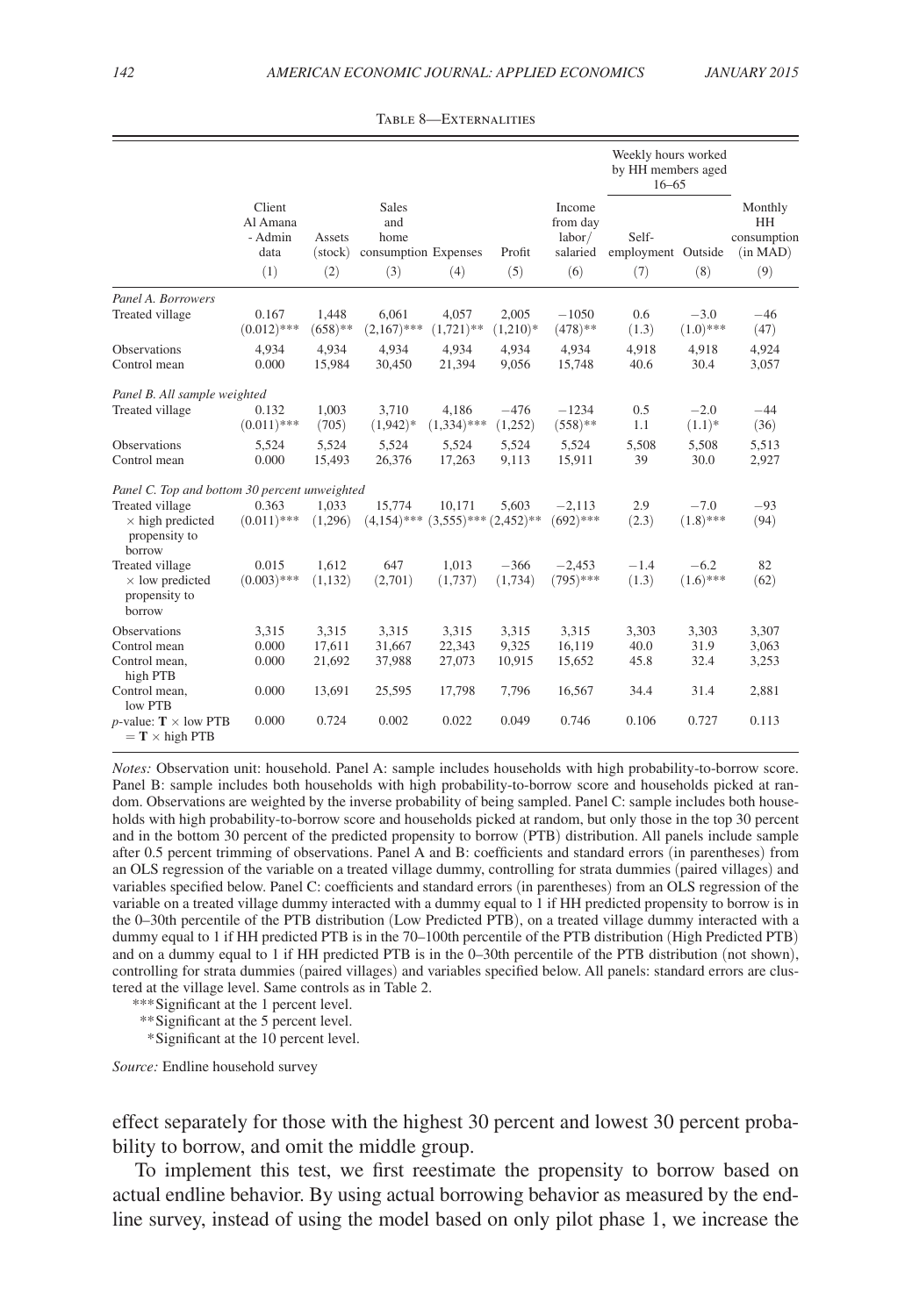predictive power of the model. This is done by estimating a logit regression for the decision to become a client of Al Amana, using the set of baseline variables obtained from the initial short survey (which we collected at baseline well before the intervention took place, and which we have for the entire population) and village dummies. This model is estimated on the whole set of households in treatment villages that were interviewed at endline. The results are presented in online Appendix Table B8. Several characteristics are individually significant in the regression, and they are also strongly significant taken together. The predicted probability to borrow ranges from almost 0 to 0.80. It has an interquartile range of 20 percentage points, and a 37 percentage point difference between quantiles of order 90 percent and 10 percent. This allows us to identify reasonably well the heterogeneity related to the propensity to borrow.

Panel C of Table 8 presents estimation results of the main equation with the two interaction terms (high and low propensity sample). [13](#page-20-0) Column 1 presents the results on the probability to borrow. Households in the high probability sample are 36 percentage points more likely to have taken a loan from Al Amana than their control counterparts. In the low-probability sample, the difference between treatment and control households is statistically different than 0 but very small (less than 2 percentage points). A caveat of our analysis is that a significant part of the low-probability sample comes from villages where there is very little or no access to credit. Thus, the estimates on the low-probability sample capture the effect of credit availability in areas where microcredit was offered but where there is no demand and a combination of credit availability and spillover (from borrowers to non borrowers) effects in villages where some households took loans.

Columns 2 to 9 present the results for the key outcome variables individually. For most outcomes, estimated values for the coefficient associated to the interaction between treatment and the low-probability sample are insignificant and generally fairly small.

An interesting exception to the finding that externalities do not seem to be important arises from the variables on time worked by households outside the home and the income derived from it: there we see highly significant negative impacts on hours worked outside even among low-probability households. This is surprising, as prima facie we might have expected the externalities to run in the other direction (if those who borrow free up opportunities, leading to more jobs or increases in wages). It could be that the ability to borrow (and thus to smooth out shocks if needed) reduces the need for income diversification.

# C. *Local Average Treatment Effect*

Motivated by the finding that externalities (except for labor supply) do not seem to be very important, we present suggestive estimates of the impact of microcredit take-up on outcomes, using a dummy for residing in a treatment village as an instrument for

<span id="page-20-0"></span><sup>&</sup>lt;sup>13</sup>This equation is run without weights, to leverage to the maximum extent the power given to us by our design, which made sure we had enough people in the sample with relatively high probability to borrow. Under the null, OLS is BLUE and the regressions should not be weighted. With weights, we still reject the hypothesis of no externalities, but the results are noisier.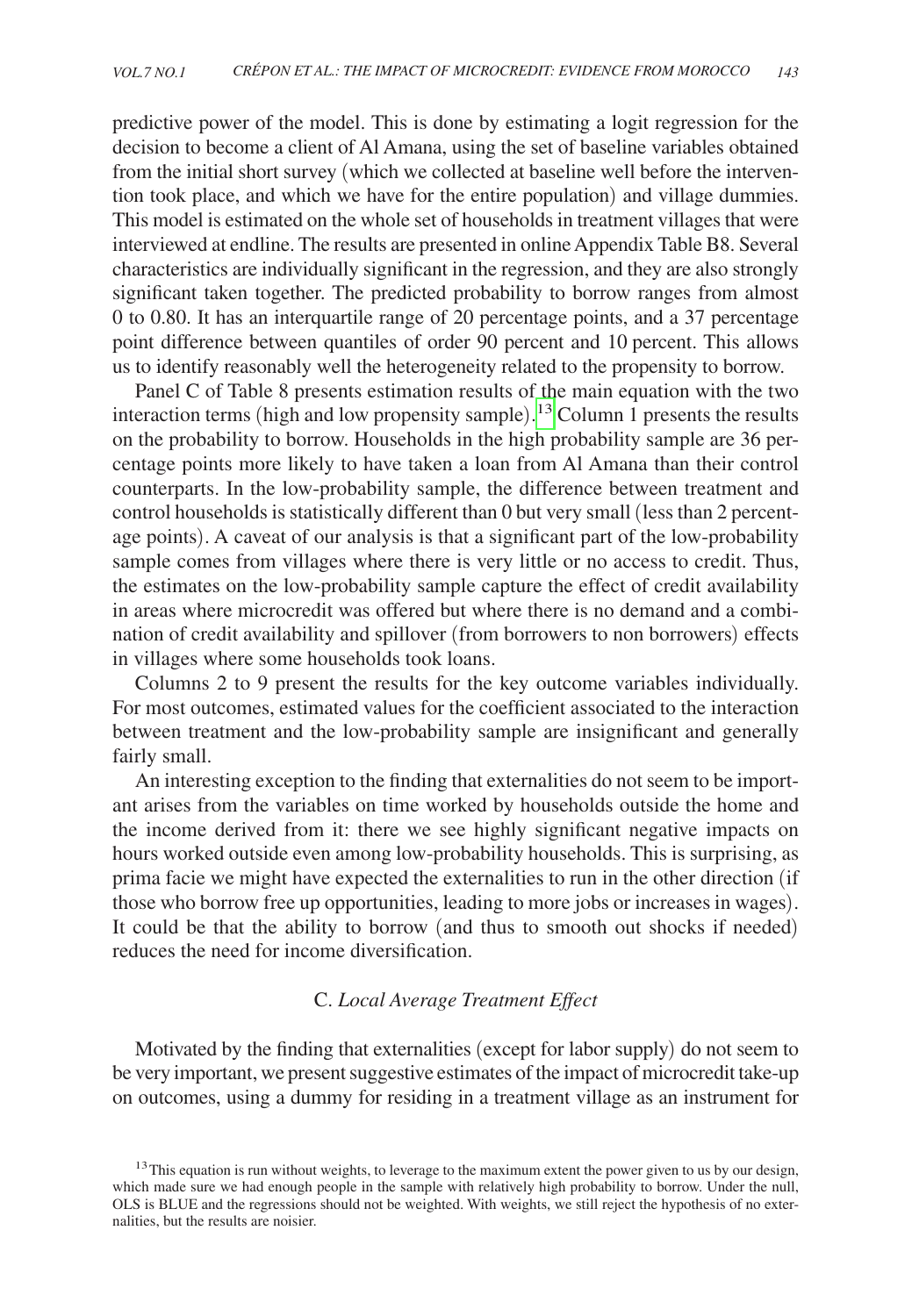borrowing. This amounts to rescaling the reduced-form estimates by dividing them by 0.17. Given how noisy the evidence on externality is, this is at best tentative; still, it is useful to get an order of magnitude of what the reduced-form evidence would entail.

The equation we estimate is

(2) 
$$
y_{pij} = a + bC_{pij} + \mathbf{X}_{pi}c + \sum_{m=1}^{p} \gamma_m \mathbf{1}(p = m) + u_{ij},
$$

where  $\mathbf{C}_{pij}$  is a dummy variable corresponding to being a client of Al Amana. This equation is estimated using the treatment village dummy variable as an instrumental variable for  $\mathbf{C}_{pi}$ , and for comparison by OLS. The IV strategy is valid only if the assumption of no externalities is correct.

[Table 9,](#page-22-0) panel B reports the IV estimates for the main outcome variables selected in Table 8. We present the means for compliers at the bottom of the table, as well as the control group means.<sup>14</sup>

The IV estimates imply that, if the entire effect can indeed be attributed to borrowers, the changes induced by Al Amana are large for those who do take up, although the orders of magnitude remain plausible. Assets (column 1) increase by 64 percent, and production (column 2) increases by 153 percent compared to the compliers' mean. Similarly, expenses increase by 147 percent (column 3) and profits by 168 percent (column 4). The reduction in weekly hours worked in employment activities and the derived income (columns 7 and 5) are also sizable, and both represent a substantial share of compliers' mean (wage earnings decrease from 18,530 MAD to 12,249 MAD; hours of work decrease from 42 to 24 hours per week).

If we assume that the impact on profits is entirely driven by borrowers, this suggests large average returns to microcredit loans. In Table 3, we found that impact of the treatment dummy on profits is 2,005 MAD for the second year of the experiment (the profits are measured over the previous year). During that year, the average amount borrowed in the treatment group was 834 MAD (with an average maturity of 16 months). [15.](#page-21-1) If we do not value any increase in hours worked, this suggests an average financial return to microcredit capital of 2.4, well above the microcredit interest rate. While this number is large, it is in line with prior estimates based on capital drop (de Mel, McKenzie, and Woodruff 2008), or for credit to larger firms (Banerjee et al. 2013).

The impacts on consumption are small and relatively precise: we can reject with 95 percent confidence that microcredit take-up increases consumption by more than 10 percent.

To assess the extent of heterogeneity in the treatment effect, we first estimate, under the maintained assumptions of no externality, the cumulative distribution of

<span id="page-21-0"></span><sup>&</sup>lt;sup>14</sup> The complier mean in the control group is calculated as  $E(Y(0) | C) = [E(Y | Z = 0) - E(Y | Z = 1, T = 0) \times$  $(1 - P(T = 1))$ ]/*P*(*T* = 1), where *Z* indicates treatment assignment, *T* indicates being a microcredit client and *P*(*T* = 1) the proportion of clients in *Z* = 1.

<span id="page-21-1"></span><sup>&</sup>lt;sup>15</sup> This figure is the product of 9,500 MAD borrowed by people who borrowed, multiplied by 16.7 percent (the share of clients) and by 52.5 percent (the share of clients who are borrowing in the second year). See Table B5 in the online Appendix, where we estimate these figures on a subsample of clients who could be matched into the Al Amana administrative database.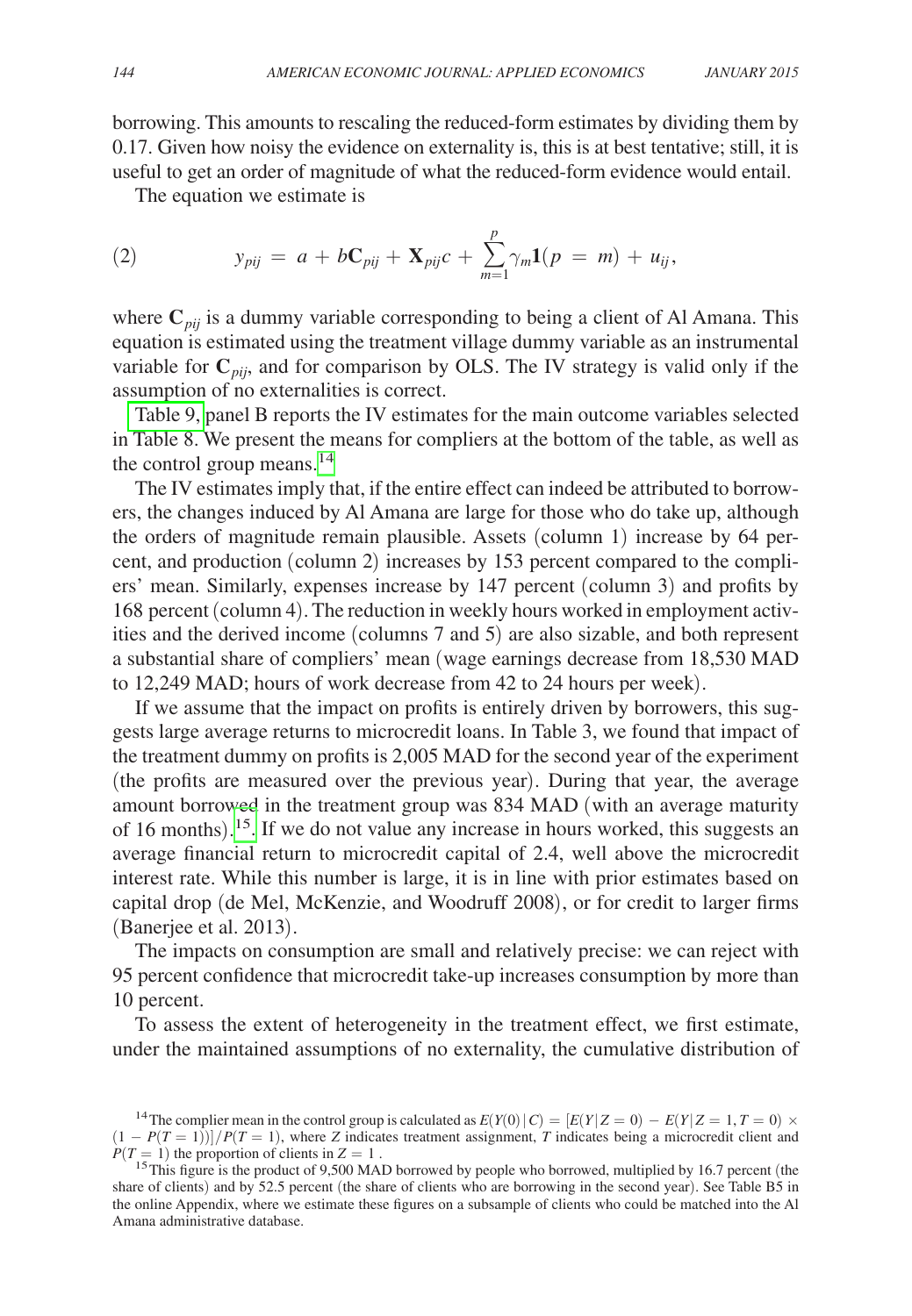<span id="page-22-0"></span>

|                                                                                 |                           |                                                         |                           |                         |                                                 |                                                 | Weekly hours worked by<br>HH members aged 16-65 |                       |                                                        |  |
|---------------------------------------------------------------------------------|---------------------------|---------------------------------------------------------|---------------------------|-------------------------|-------------------------------------------------|-------------------------------------------------|-------------------------------------------------|-----------------------|--------------------------------------------------------|--|
|                                                                                 | Assets<br>(stock)<br>(1)  | <b>Sales</b><br>$+$ home<br>consumption Expenses<br>(2) | (3)                       | Profit<br>(4)           | Has a<br>self-<br>employment<br>activity<br>(5) | Income<br>from day<br>labor/<br>salaried<br>(6) | Self-<br>employment<br>(7)                      | Outside<br>(8)        | Monthly<br><b>HH</b><br>consumption<br>(in MAD)<br>(9) |  |
| Panel A. OLS                                                                    | 4,682                     | 19.800                                                  | 11,934                    | 7,866                   | 0.019                                           | $-1,263$                                        | 6.6                                             | $-3.1$                | 482                                                    |  |
|                                                                                 | $(1,870)$ **              | $(7,758)$ **                                            | $(5,580)$ **              | $(4,122)*$              | (0.016)                                         | (1, 138)                                        | $(3.0)**$                                       | (3.1)                 | $(192)$ **                                             |  |
|                                                                                 | 2.448                     | 2.448                                                   | 2,448                     | 2.448                   | 2.448                                           | 2,448                                           | 2,440                                           | 2.440                 | 2,444                                                  |  |
|                                                                                 | 16,524                    | 31,182                                                  | 21,574                    | 9.608                   | 0.816                                           | 15,127                                          | 39.2                                            | 27.8                  | 2,947                                                  |  |
| Panel B. IV                                                                     | 8,663                     | 36,253                                                  | 24,263                    | 11,989                  | $-0.091$                                        | $-6,281$                                        | 3.6                                             | $-18.2$               | $-274$                                                 |  |
| Client                                                                          | $(4,008)$ **              | $(12,494)$ ***                                          | $(9,944)$ **              | $(7,204)*$              | (0.060)                                         | $(2,866)$ **                                    | (8.0)                                           | $(5.8)$ ***           | (278)                                                  |  |
| <b>Observations</b><br>Control mean<br>Control<br>complier<br>mean <sup>a</sup> | 4,934<br>15,984<br>13,568 | 4.934<br>30,450<br>23,703                               | 4,934<br>21,394<br>16,551 | 4,934<br>9,056<br>7,152 | 4,934<br>0.832<br>0.900                         | 4,934<br>15,748<br>18,530                       | 4,918<br>40.6<br>43.5                           | 4,918<br>30.4<br>42.1 | 4,924<br>3,057<br>3,421                                |  |

Table 9—The Impact of Borrowing

*Notes:* Observation unit: household. Panel A: Sample includes households with high probability-to-borrow score in treated villages. Coefficients and standard errors (in parentheses) from an OLS regression of the variable on a client dummy, controlling for strata dummies (paired villages) and variables specified below. Client is a dummy variable equal to 1 if the household has borrowed from Al Amana. Panel B: Sample includes households with high probability-to-borrow score in treated and control villages. Coefficients and standard errors (in parentheses) from an instrumental variable regression of the variable on the variable *client*, controlling for strata dummies (paired villages) and variables specified below. *Client* is a dummy variable equal to 1 if the household has borrowed from Al Amana and is instrumented with *treated village*, a dummy equal to 1 if the household lives in a treatment village. Standard

errors are clustered at the village level. Same controls as in Table 2.<br><sup>a</sup>The complier mean in the control group is calculated as  $E(Y(0) | C) = [E(Y | Z=0) - E(Y | Z=1, T=0)]$ ×(1−*P*(*T*=1))]/*P*(*T*=1),where *Z* indicates treatment assignment, *T* indicates being a microcredit client and  $P(T = 1)$  the proportion of clients in  $Z = 1$ 

*\*\*\**Significant at the 1 percent level.

*\*\**Significant at the 5 percent level.

 *\**Significant at the 10 percent level.

*Source:* Endline household survey

potential outcomes (with and without treatment) for the compliers. The distribution  $F_1$  of potential outcome when benefiting from the treatment is simply the cumulative distribution over the clients. Following (Imbens and Rubin 1997), the counterfactual cumulative distribution  $F_0$  of potential outcome, when not benefiting from the treatment for the compliers/clients, is given by  $16$ 

$$
F_0(y|C) = (F(y|T = 0) - F(y|T = 1, C = 0)(1 - P(C))/P(C).
$$

<span id="page-22-1"></span><sup>16</sup>We estimate the underlying cumulative distribution functions as step function with a large number of small intervals. Although the corresponding estimated function is asymptotically positive and increasing, a problem documented by (Imbens and Rubin 1997) is that the estimated function can fail to be either positive or increasing, and they propose a method to constrain the CDF to be nonnegative and increasing. Following them, we start the estimation procedure with the first interval by applying the formula for unconstrained estimation and retaining either the estimated value if is positive, or zero otherwise. We then estimate the CDF recursively for all the other intervals by applying for each interval the formula for unconstrained estimation and retaining either the estimated value if greater than or equal to the estimated value in the preceding interval, or else the estimated value in the preceding interval. Finally, we rescale all estimates so that the cumulative distribution function reaches 1 on the last interval.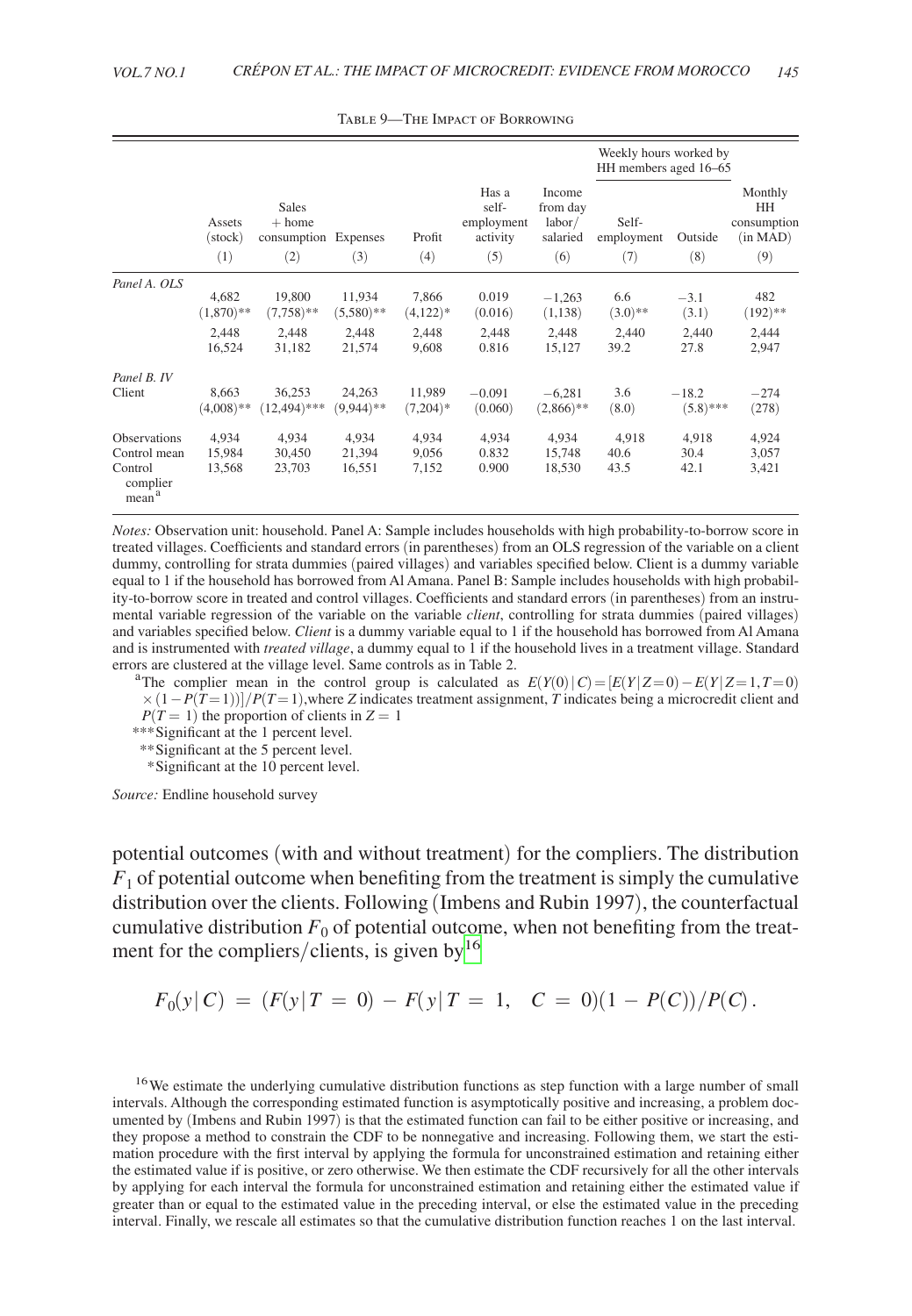

Figure 2. Cumulative Distribution of Potential Outcomes for Compliers

Figure 2 presents the results.<sup>[17](#page-23-0)</sup> There are some interesting findings. First, while the distribution among compliers in the treatment group stochastically dominates that in the control for asset accumulation, and there is visibly no impact on consumption, the two curves are clearly different for profits: in the treatment groups, compliers have both more instances of low (negative) profits and high profits. Indeed, among the compliers in the control group, it seems that very few people have negative profit (the estimated CDF is very close to 0), while about 25 percent of compliers in the treatment group have negative profits. The two curves cross for a value of profits roughly equal to zero. On the other hand, the compliers with the top 40 percent of profits have higher profits in the treatment groups than in the control group.

Turning to income from employment activities, Figure 2 shows that impact of being a client of Al Amana also appears to be far from homogeneous on the population of compliers. As can be seen on the graph, there is no effect above the

<span id="page-23-0"></span> $17$ Note that we do not present confidence intervals, which would likely be wide, given that the first stage is not very large.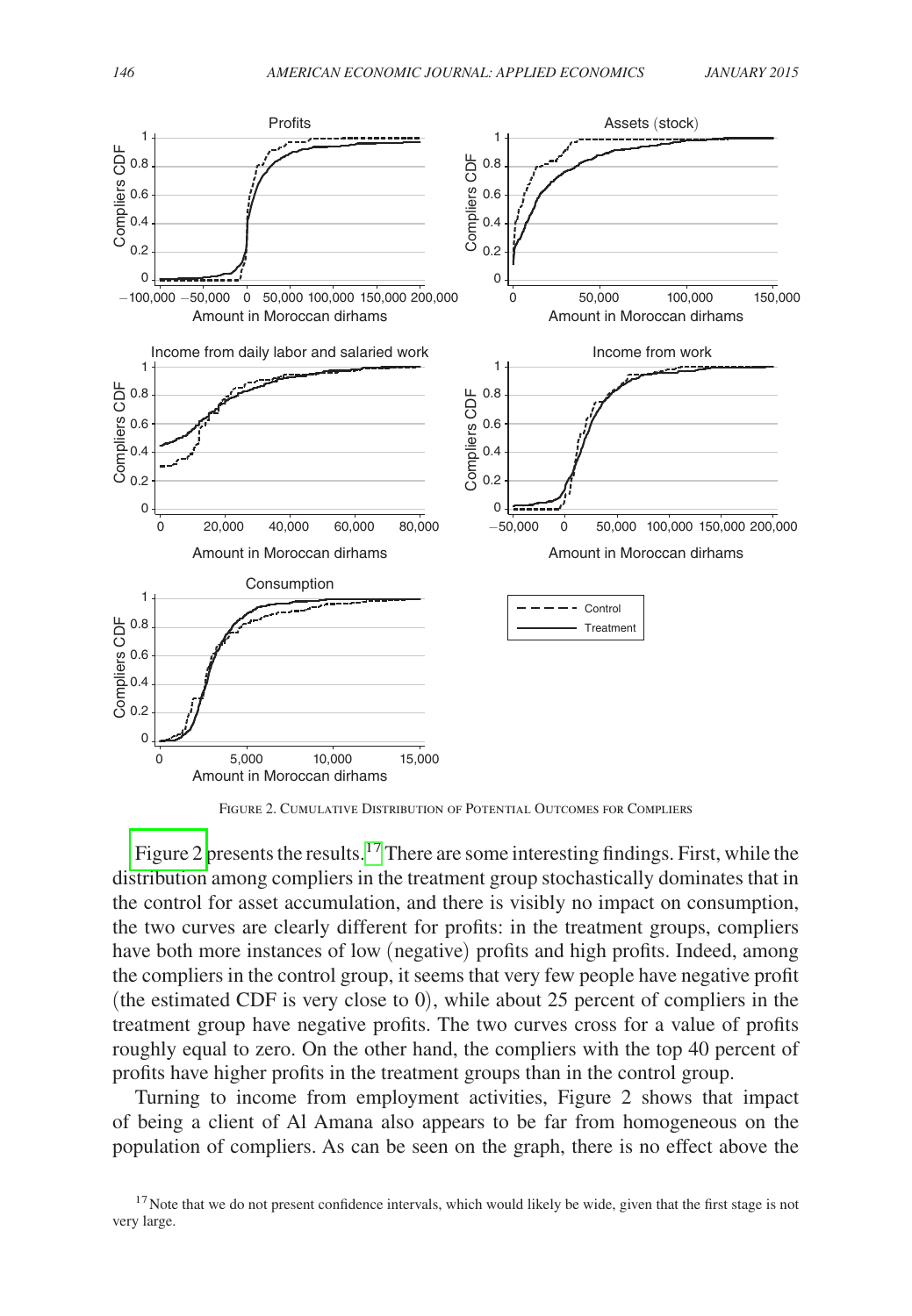quantile of order 60 percent; all effects are concentrated at the bottom of the distribution. In particular, 45 percent of the compliers who are clients do not supply any labor outside their own activity, compared to only 30 percent for the nonclients. Similarly, a higher proportion of compliers rely less on day labor income in the treatment than in the control for low values (below 15,000 MAD) of the variables. This suggests that the negative impact of credit on work supplied outside the home is driven primarily by households that do not rely heavily on casual labor in the first place.

Last, Table 9, panel A, presents the results of the OLS control variable regression estimates obtained from a regression of our key outcomes on a dummy variable for being a client of Al Amana on the subsample of households in treatment villages. The differences of these estimates with the LATE estimates are sizable both in magnitude and sign. This unsderscores the problems associated with identification of causal effect of microcredit.

# D. *Robustness Checks*

In this section, we briefly report on robustness checks. We experimented with changes in the list of control variables and different ways to compute standard errors. Results are presented in online Appendix Table B7. The first panel considers simple regressions just including the set of strata dummy variables, and the second panel reproduces our previous results, including a set of control variables listed in Table 2. This panel also provides standard errors computed assuming clustered residuals, as well as standard errors without clusters. The last panel provides results obtained by adding to the previous set of control variables an extended set involving, among others, the dependent variable at baseline, as well as other variables listed in the footnote of Table B7. As can be seen from the table, results are very robust. We obtain the same order of magnitude for all estimated coefficients, as well as for standard errors. Expanding the list of control variables does not lead to any gain in precision. Finally, the clustered and unclustered errors in panel B are quite similar, suggesting that, in this case, clustering did not have a large impact on our standard errors.

# **IV. Conclusion**

In this paper, we measure the impact of access to microfinance in remote rural areas in Morocco, where during the span of the intervention there was no access to credit outside that provided by our partner, Al Amana.

We identified pairs of villages at the periphery of the catchment area of new branches, and randomly selected one village in each pair for treatment. We surveyed both households that were identified ex ante as having relatively higher probability to borrow, as well as randomly selected households in the village: the objective of this sampling strategy was to be able to estimate both direct impact and possible externalities on non borrowers.

On average, take-up of microfinance is only 13 percent in the population and 17 percent in our "higher probability" sample (and 0 in the control group). Consistent with other evaluations of microfinance programs, we find that households that have access to microcredit expand their self-employment activity (primarily agriculture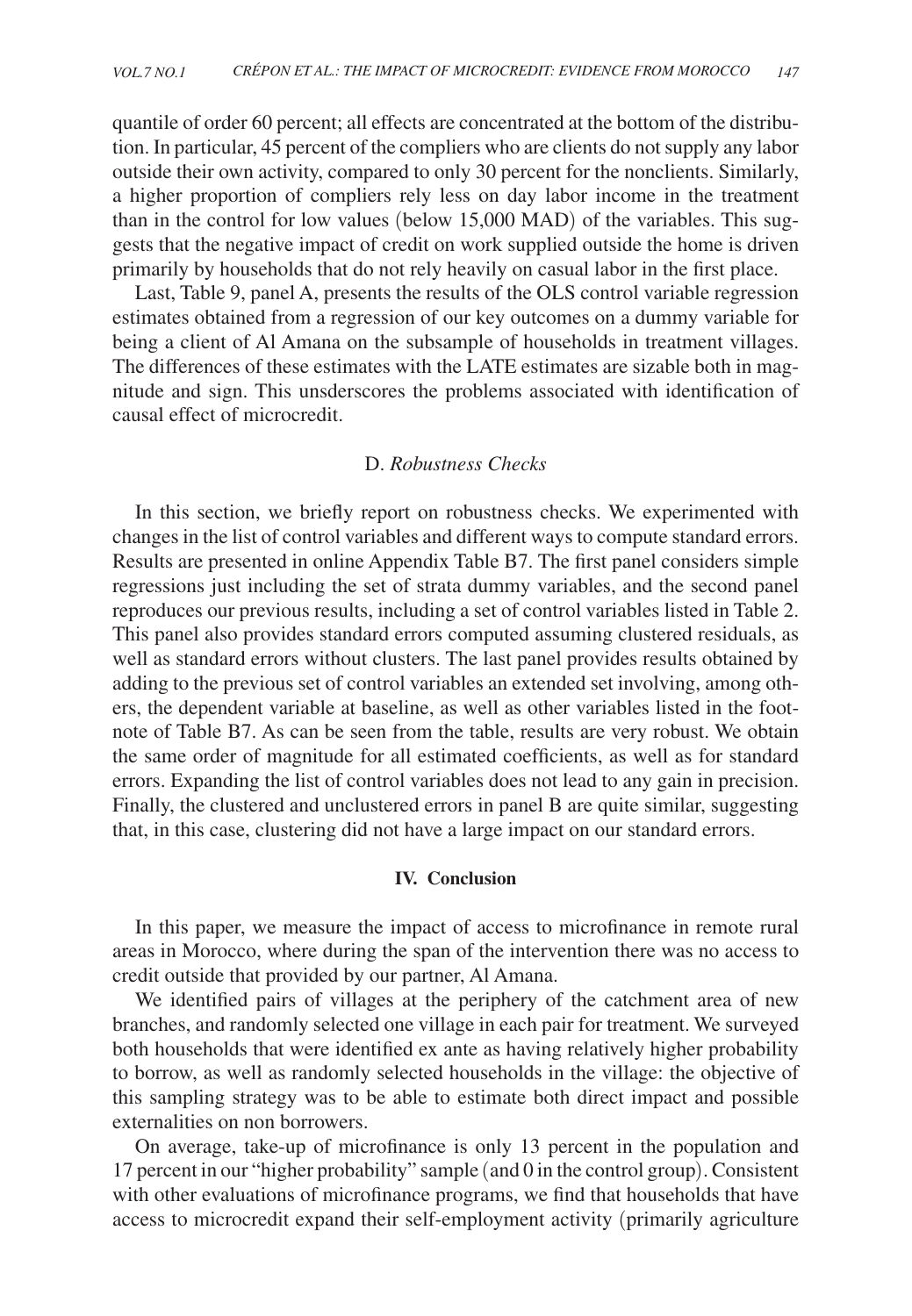or animal husbandry, in this context), and their profits increase. Our estimates seem to suggest that these effects are driven by those who actually borrow, implying that the modest reduced-form estimates actually come from fairly large average impacts (we estimate average returns to capital of close to 140 percent before repayment of interest) combined with a low take-up.

This presents a puzzle: if the returns are really that high, why are people not borrowing in larger numbers? And why are half of the clients apparently dropping out after a year? We see two plausible explanations. The first is that although microfinance is associated with large average increases in profits, the utility gain may not be as large as these estimate suggest: running one's own business may be stressful (as Karlan and Zinman 2010 find in the Philippines). We may also not capture increase in labor in the household's own business, which may be difficult for survey respondents to remember.

The second possible explanation is the substantial heterogeneity in how profitable microfinance investments are. Although noisy, both the reduced-form quantile regressions and the IV estimates of the changes in the distribution of profit for the outcomes suggest that for a substantial minority of households (about 25 percent of those who take up microcredit), the impact on profit may actually be negative. This large dispersion may explain the fairly low take-up of microfinance: households may recognize the unpredictable rate of return, and be risk averse.

Another key finding is that despite significant increase in self-employment income (at least among the population that is most likely to borrow), we see no net impact of microcredit access on total labor income or on consumption. This result is similar to what other evaluations of microcredit programs find. In our context, this appears to be driven by a loss in income from wage labor, which is large enough to offset the gain in self-employment income, and is directly related to a substantial decline in labor supply outside the home by those who take up microcredit. What is surprising is that this does not appear to be driven by time constraints: the increase in labor supply on self-employment activities is small and insignificant, although the confidence intervals does not allow us to rule out an increase in hours spent.

There are two plausible channels for this set of results. The first is that access to microcredit allows households to invest in agriculture and animal husbandry and increase their profit. Leisure being a normal good, the income effect leads them to reduce their labor supplied, particularly outside the home. Anecdotal evidence suggests that there is a strong disutility associated with day labor, giving credence to this explanation. A second possible channel is that our results reflect a shift in the way households cope with risk. Access to credit enables households to purchase lumpy assets, such as livestock, which are typically used for self-insurance (Deaton 1991; Rosenzweig and Wolpin 1993). This increased form of insurance can be a substitute of other ex ante risk-management strategies such as income diversification through day labor, which are also taking place in the absence of formal insurance markets (Kochar 1999; Rose 2001). Regardless, microcredit appears to be a powerful financial instrument for the poor, but not one that fuels an exit from poverty through better self-employment investment, at least in the medium run (two years after the introduction of the program). We are currently following up with the households, now that a much longer time period has elapsed, to check if the investment in business assets paid off in the longer run.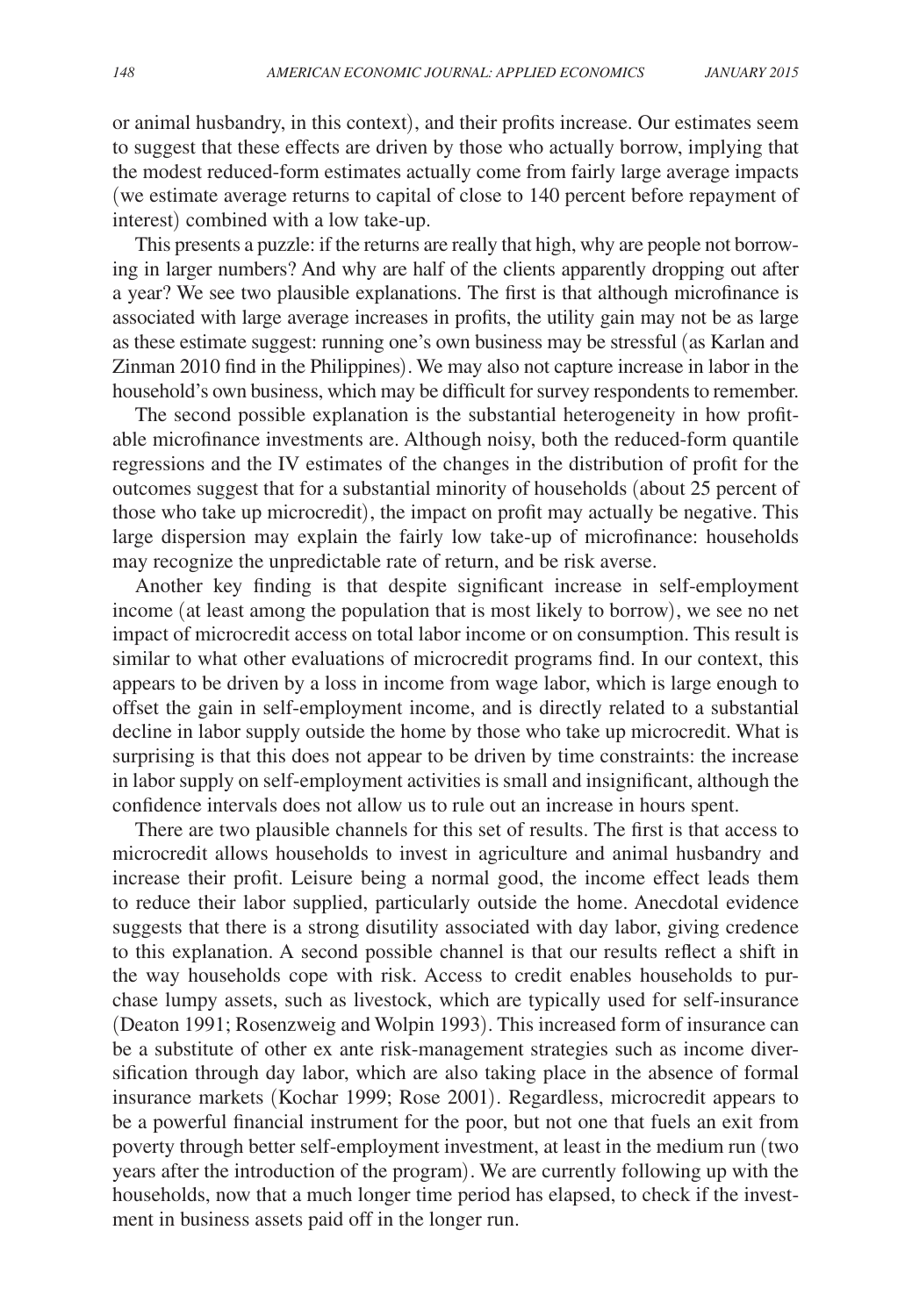### **APPENDIX**

<span id="page-26-0"></span>

| Propensity to borrow, all households interviewed at baseline in wave 1 treatment villages             |                                 |
|-------------------------------------------------------------------------------------------------------|---------------------------------|
| Does more than three self-employment activities                                                       | Coef.<br>2.365<br>$(0.734)$ *** |
| Does trading as self-employment activity                                                              | 0.846<br>$(0.501)*$             |
| Share number of members with trading, services or handicraft as main activity to number of<br>members | 3.125<br>$(1.756)*$             |
| Owns land                                                                                             | $-1.588$<br>$(0.443)$ ***       |
| Rents land                                                                                            | $-1.992$<br>$(0.575)$ ***       |
| Have not bought agriculture productive assets over the past 12 months                                 | $-1.048$<br>$(0.476)**$         |
| Uses sickle and rake (in agriculture)                                                                 | $-0.979$<br>$(0.338)$ ***       |
| $ln(\text{# of}$ of olive and argan trees)                                                            | 0.518<br>$(0.096)$ ***          |
| $\#$ of cows bought over the past 12 months                                                           | $-2.010$<br>$(1.020)**$         |
| Gets a pension                                                                                        | 2.021<br>$(0.539)$ ***          |
| Has a radio                                                                                           | 1.066<br>$(0.403)$ ***          |
| Has a fiber mat                                                                                       | 1.574<br>$(0.650)**$            |
| Phone expenses over the past month (in MAD)                                                           | $-0.019$<br>$(0.006)$ ***       |
| Clothes expenses over the past month (in MAD)                                                         | 0.001<br>$(0.001)*$             |
| Had an outstanding formal loan over the past 12 months                                                | 0.869<br>$(0.330)$ ***          |
| $ln($ amount that would be able to reimburse monthly $(in MAD))$                                      | 0.250<br>$(0.109)$ **           |
| Would be ready to form a 4-person group and guarantee a loan mutually                                 | 0.570<br>$(0.321)*$             |
| Would uptake a loan of 3,000 MAD to be repaid in 9 monthly installments of 400 MAD                    | 0.593<br>$(0.338)*$             |
| <b>Observations</b><br>Mean dependent variable<br>Pseudo $R^2$<br>Number of villages                  | 665<br>0.104<br>0.280<br>7      |

### Table A1. Propensity to Borrow

*Notes:* Unit of observation: household. Sample includes all households surveyed at baseline in phase 1 pilot treatment villages (i.e. wave 1). Coefficients and standard errors (in parentheses) from a logit regression of the variable client on variables specified in the table. Client is a dummy variable equal to 1 if the household had taken up a microcredit within the first 6 months of the intervention.

*\*\*\**Significant at the 1 percent level. \*\*Significant at the 5 percent level. \*Significant at the 10 percent level. *Source:* Mini survey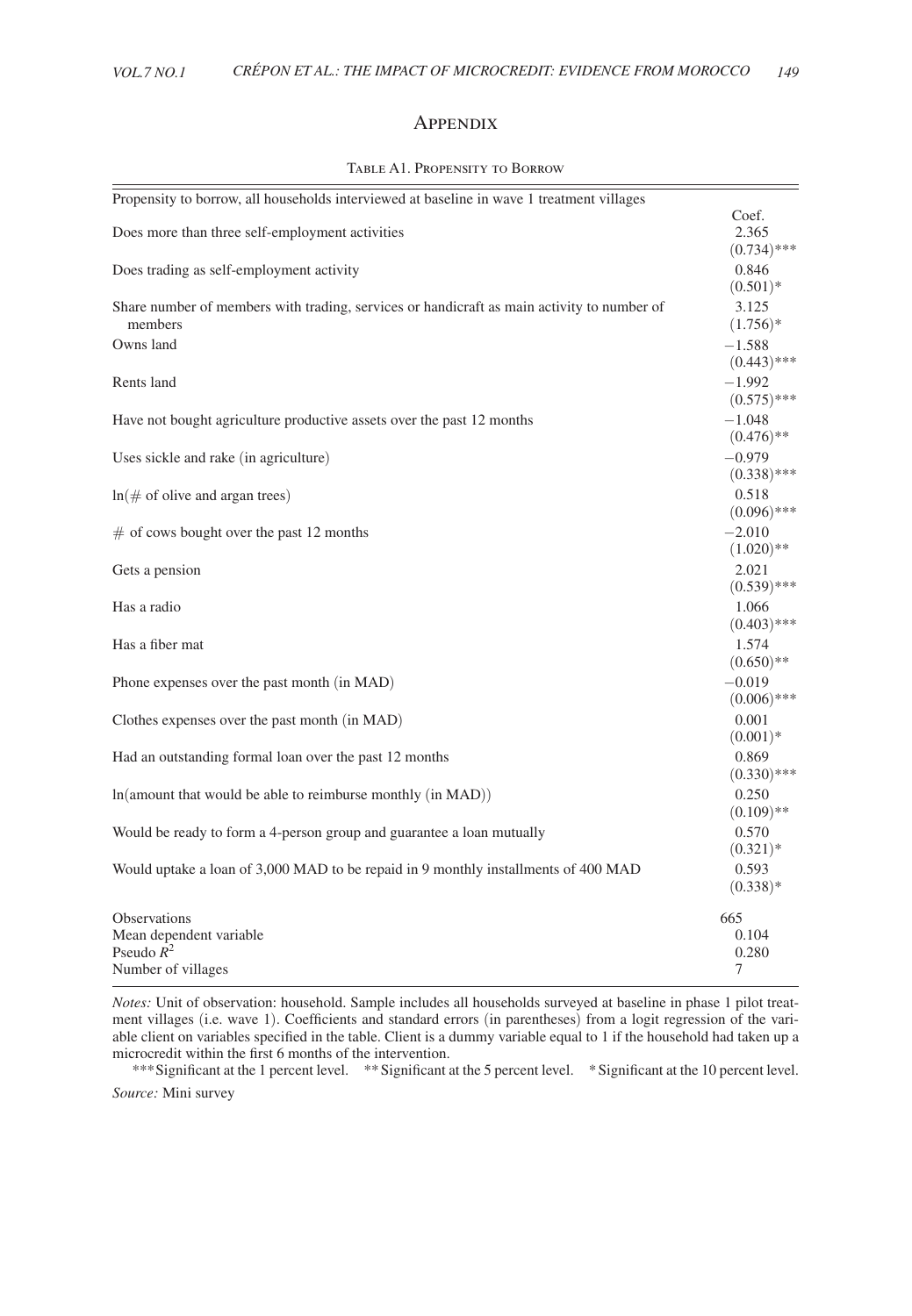### REFERENCES

- **Angelucci, Manuela, Dean Karlan, and Jonathan Zinman.** 2013. "Win Some Lose Some? Evidence from a Randomized Microcredit Program Placement Experiment by Compartamos Banco." Institute for the Study of Labor (IZA) Discussion Paper 7439.
- **Attanasio, Orazio, Britta Augsburg, Ralph de Haas, Emla Fitzsimons, and Heike Harmgart.** 2011. "Group Lending or Individual Lending? Evidence from a Randomised Field Experiment in Mongolia." Institute for Fiscal Studies (IFS) Working Papers W11/20.
- **Augsburg, Britta, Ralph De Haas, Heike Harmgart, and Costas Meghir.** 2013. "Microfinance, Poverty and Education." National Bureau of Economic Research (NBER) Working Paper 18538.
- **Banerjee, Abhijit, Esther Duflo, Rachel Glennerster, and Cynthia G. Kinnan.** 2013. "The Miracle of Microfinance? Evidence from a Randomized Evaluation." National Bureau of Economic Research (NBER) Working Paper 18950.
- **Chamberlain, Gary.** 1994. "Quantile Regression, Censoring, and the Structure of Wages." In *Advances in Econometrics: Sixth World Congress*, Vol. 1, edited by Christopher A. Sims, 171–209. New York: Cambridge University Press.
- **Crépon, Bruno, Florencia Devoto, Esther Duflo, and William Parienté.** 2015. "Estimating the Impact of Microcredit on Those Who Take It Up: Evidence from a Randomized Experiment in Morocco: Dataset." *American Economic Journal: Applied Economics*.<http://dx.doi.org/10.1257/app.20130535>.
- **Crépon, Bruno, Esther Duflo, Marc Gurgand, Roland Rathelot, and Philippe Zamora.** 2013. "Do Labor Market Policies have Displacement Effects? Evidence from a Clustered Randomized Experiment." *Quarterly Journal of Economics* 128 (2): 531–80.
- **Deaton, Angus.** 1991. "Saving and Liquidity Constraints." *Econometrica* 59 (5): 1221–48.
- **de Mel, Suresh, David McKenzie, and Christopher Woodruff.** 2008. "Returns to Capital in Microenterprises: Evidence from a Field Experiment." *Quarterly Journal of Economics* 123 (4): 1329–72.
- **Desai, Jaikishan, Kristin Johnson, and Alessandro Tarozzi.** 2013. "On the Impact of Microcredit: Evidence from a Randomized Intervention in Rural Ethiopia." [http://research.barcelonagse.eu/tmp/](http://research.barcelonagse.eu/tmp/working_papers/741.pdf) [working\\_papers/741.pdf](http://research.barcelonagse.eu/tmp/working_papers/741.pdf).
- **Hochberg, Y.** 1988. "A Sharper Bonferroni Procedure for Multiple Tests of Significance." *Biometrica*  75 (4): 800–802.
- **Imbens, Guido W., and Donald B. Rubin.** 1997. "Estimating Outcome Distributions for Compliers in Instrumental Variables Models." *Review of Economic Studies* 64 (4): 555–74.
- **Karlan, Dean, and Jonathan Zinman.** 2010. "Expanding Credit Access: Using Randomized Supply Decisions to Estimate the Impacts." *Review of Financial Studies* 23 (1): 433–64.
- **Kling, Jeffrey R., Jeffrey B. Liebman, and Lawrence F. Katz.** 2007. "Experimental Analysis of Neighborhood Effects." *Econometrica* 75 (1): 83–119.
- **Kochar, Anjini.** 1999. "Smoothing Consumption by Smoothing Income: Hours-of-Work Responses to Idiosyncratic Agricultural Shocks in Rural India." *Review of Economics and Statistics* 81 (1): 50–61.
- **Rose, Elaina.** 2001. "Ex Ante and Ex Post Labor Supply Response to Risk in a Low-income Area." *Journal of Development Economics* 64 (2): 371–88.
- **Rosenzweig, Mark R., and Kenneth I. Wolpin.** 1993. "Credit Market Constraints, Consumption Smoothing, and the Accumulation of Durable Production Assets in Low-Income Countries: Investment in Bullocks in India." *Journal of Political Economy* 101 (2): 223–44.